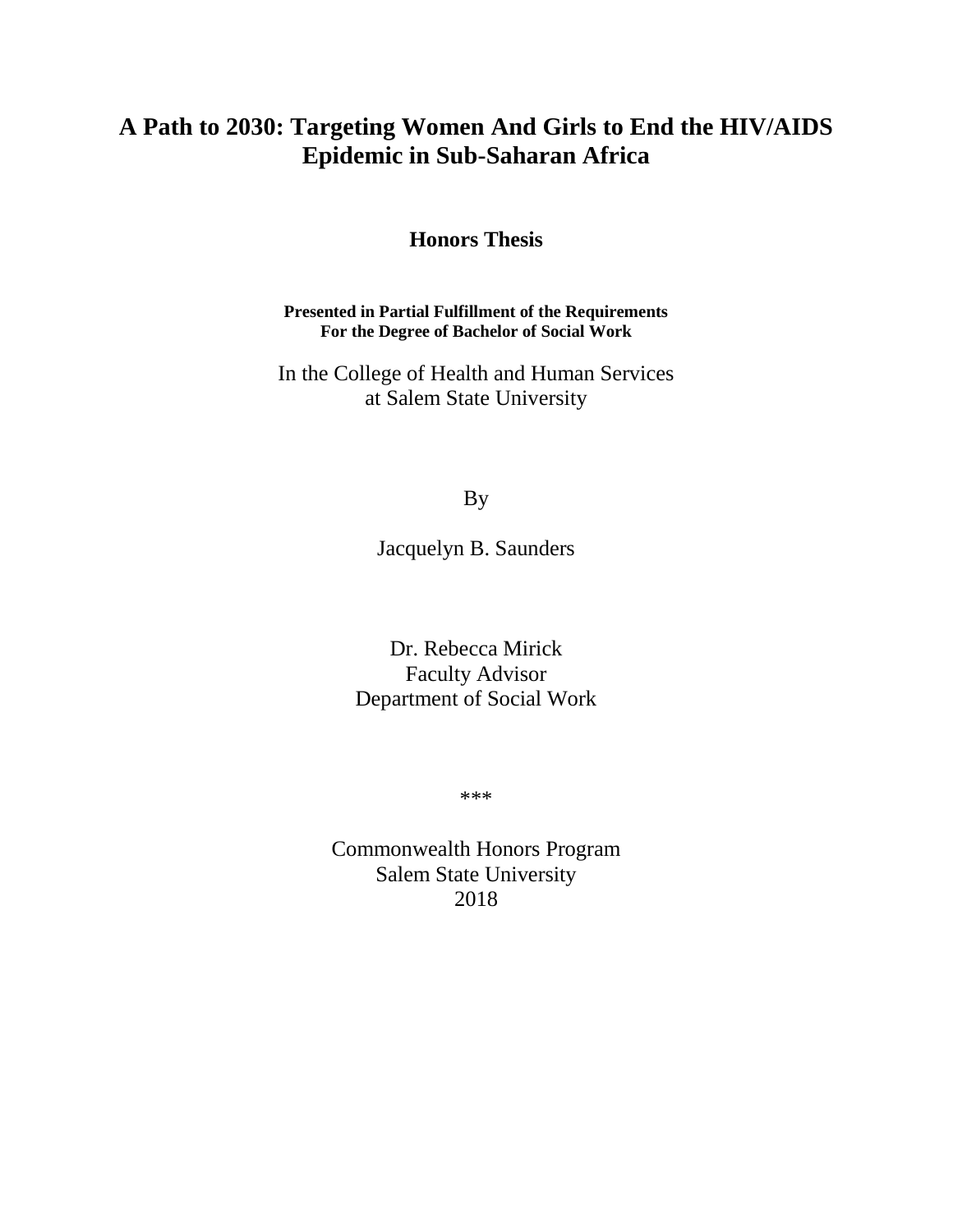#### **Abstract**

<span id="page-1-0"></span>HIV/AIDS remains a significant problem in sub-Saharan Africa, even though international efforts have been working in the region for the last fifteen years. This paper examines HIV/AIDS data from four international health organization, the ONE Campaign, PEPFAR, the WHO, and the UN. Findings suggest UN's Fast Track goals will not be met by 2020, which will jeopardize eradicating HIV/AIDS by 2030, unless changes to programing are made. First, women and girls who are HIV positive in the sub-Saharan Africa should follow the WHO's Treat All Approach to prevent HIV transmission and those who are HIV negative should be placed on pre-exposure prophylaxis to prevent infection. Second, pregnant women should follow the WHO's Treat All Approach in order to prevent mother to child transmission. Third, non-medical interventions such as reducing gender based violence and increasing access to education should be increased. Fourth, men's health should be changed to help reach the Fast Track goals. These changes would include discrete testing services for men to encourage them to know their HIV status and get treated and an increase in voluntary make circumcisions to reduce infection rates. Funding is a major barrier to these recommendations. In order to close the funding gap, the US must keep its funding at current levels and G7 countries and middle and low income nations must increase their funding levels.

*Keywords*: HIV/AIDS, Sub-Saharan Africa, PEPFAR, Fast Track, PrEP, Treat All Approach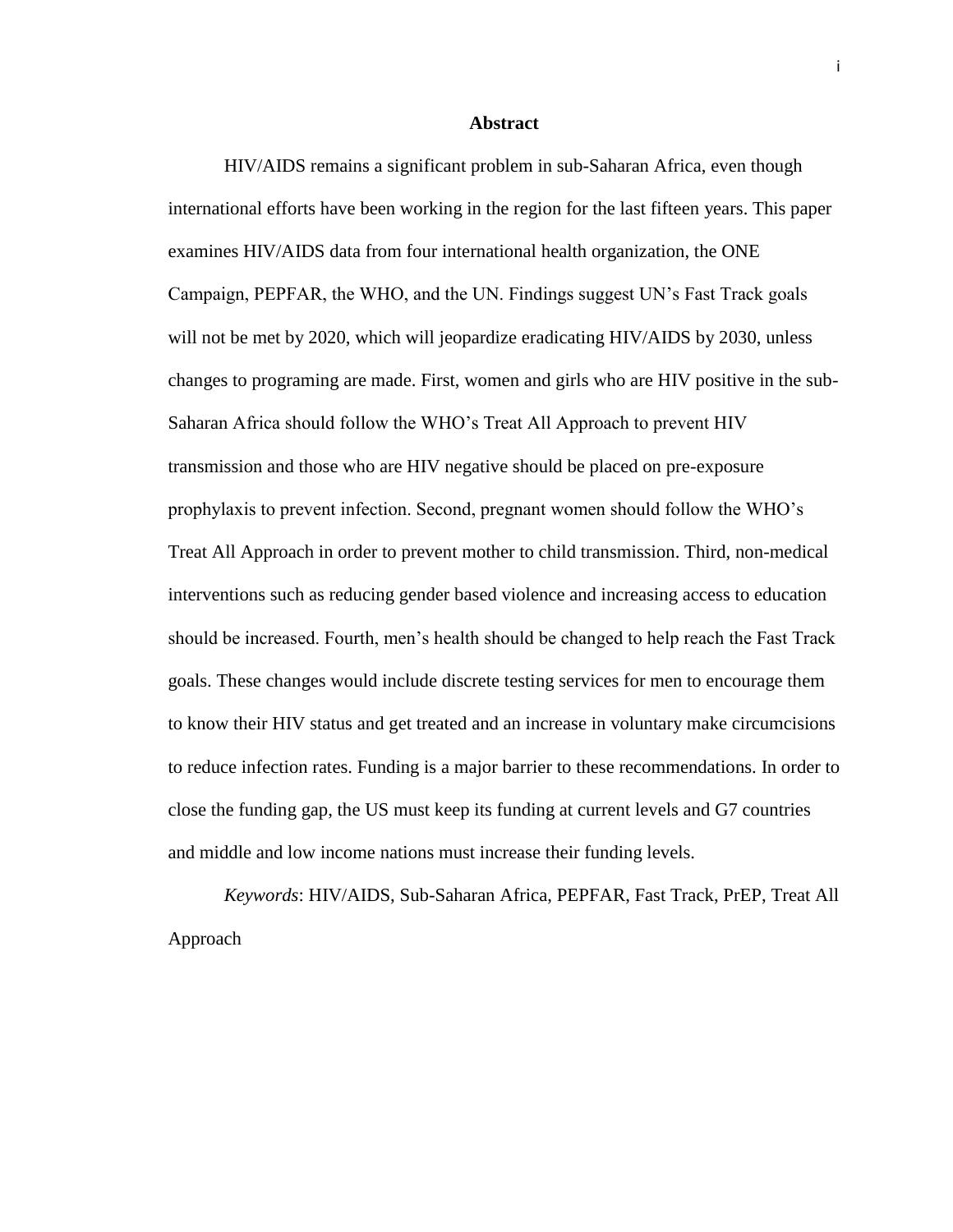## **Table of Contents**

<span id="page-2-0"></span>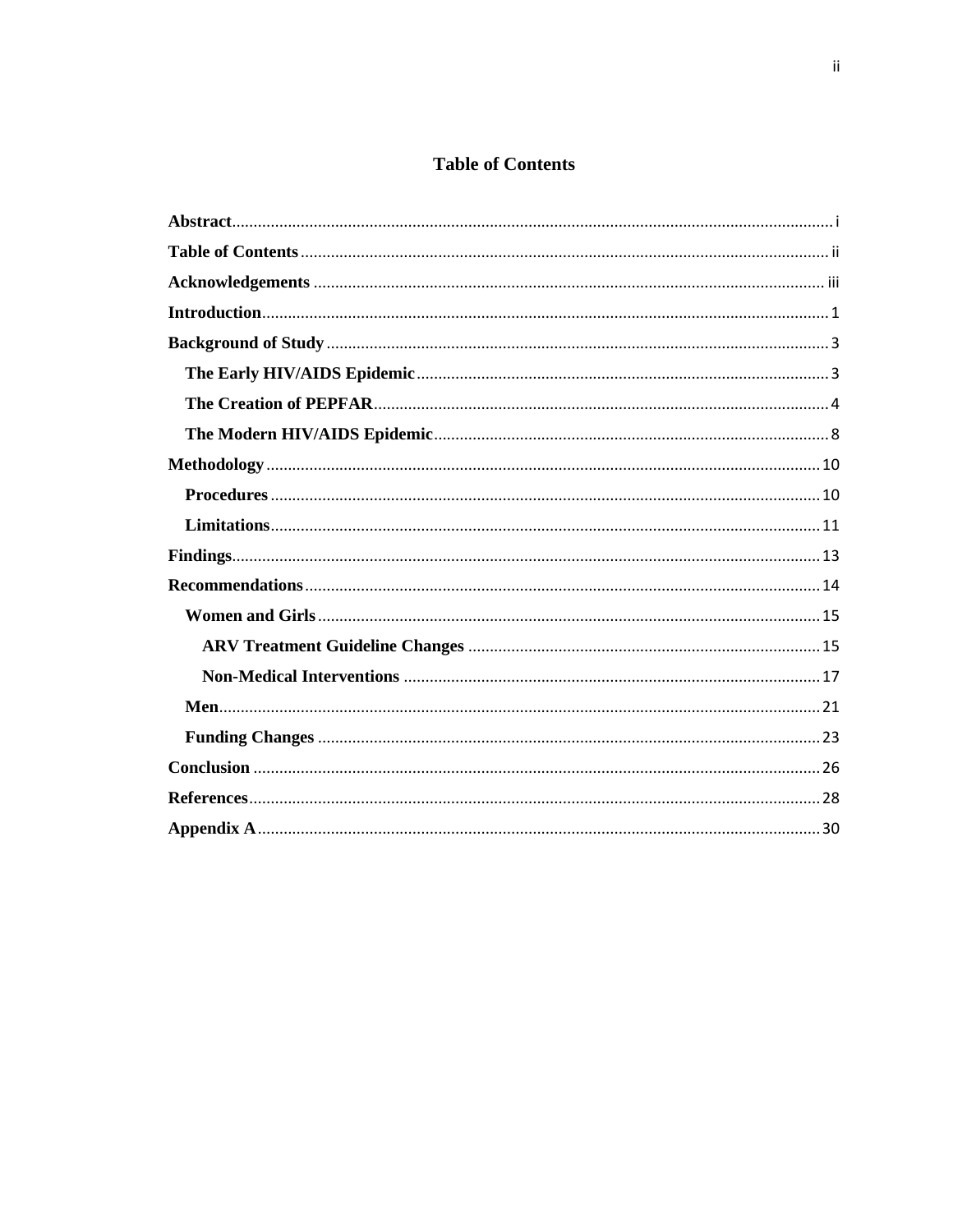#### **Acknowledgements**

<span id="page-3-0"></span>This project could not have been made possible without the support of so many people. First, I want to thank Dr. Rebecca Mirick for taking this project on with me, even if it is not quite a social work project. I would also like to thank Dr. Scott Nowka, Honors Department Chair and the best boss, for his encouragement throughout this process.

I also need to thank all the amazing people at the ONE Campaign, but namely Gordon and Jen. You both have helped me grown so much as an activist and as a person. This paper definitely would have never happened without you both helping me find my passion for social justice.

Finally, I need to thank the amazing support system I had throughout my years here at Salem State. Thank you to my four year roommate, Joanne, who experienced this crazy process right alongside me. Thank you Erik for always being there for a cry or laugh, or, on most days, both. And (saving the most important for last) thank you Mom, Dad, Chris, Nana, Nana, and Coco for your love and support the last four years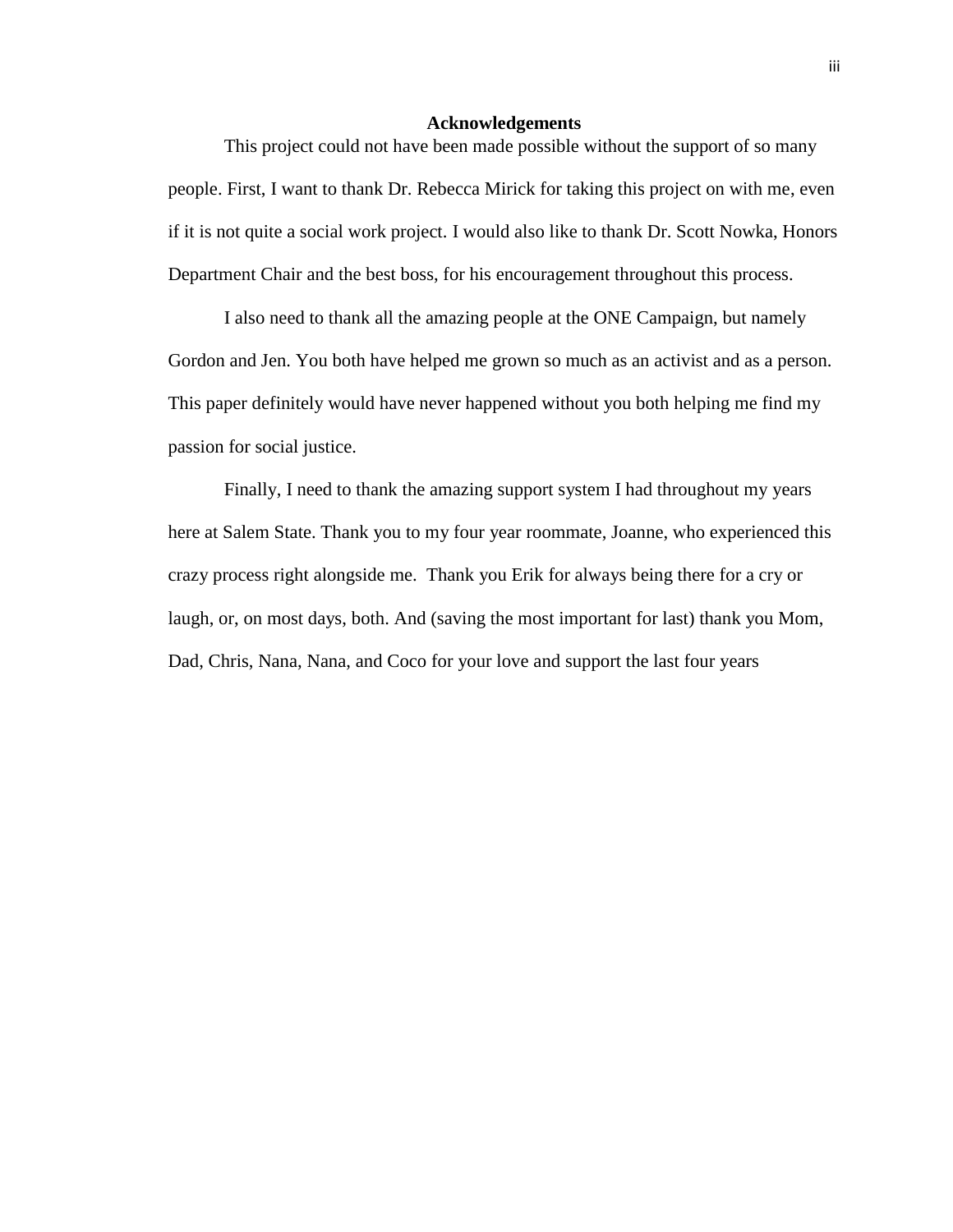#### **Introduction**

<span id="page-4-0"></span>Out of the 36.7 million people living with HIV, 25.5 million of them live in sub-Saharan Africa (UNAIDS, 2017b). Sub-Saharan Africa (SSA) accounts for 64% of all new HIV infections every year (UNAIDS, 2017). Women and girls are especially affected by this disease. Sixty percent of all infections in SSA are in women (U.S. State Department, 2017). These means there are 11 million women and girls living with HIV in SSA. Yet, there is hope. The United Nations (UN) has set an ambitious goal of ending HIV/AIDS by 2030. In order for this to happen, 90% of the world needs to be tested for HIV by 2020. Out of those testing positive, 90% need to be placed on antiretroviral drugs (ARVs) and out of them, 90% need to be virally suppressed, achieved by medication adherence. The UN estimates that this plan could save 3.3 million people from becoming infected with HIV as well as \$30 billion in aid by 2050 (UNAIDS, 2014b). This is a tremendous goal that will never be reached if women and girls in SSA are not the targets of a large portion of HIV/AIDS relief programming. This systematic literature review makes recommendations for critical future programming based on past programming successes and failures. Sources are taken from annual HIV/AIDS reports by the four main agencies in HIV/AIDS relief: the President's Plan for Emergency AIDS Relief (PEPFAR), UNAIDS, the WHO, and the ONE Campaign between the years 2003 and 2017. These sources revealed an important trend. Historically, HIV/AIDS relief plans did indeed target women and girls, most notably PEPFAR with its programs that targeted women's sexual health, overall education, and combating gender based violence. However, women still make up 60% of all new HIV/AIDS infections in SSA. An extensive scale up in female focused programming is needed if the UN's goals are going to be achieved. This increase in preventive services includes four specific strategies.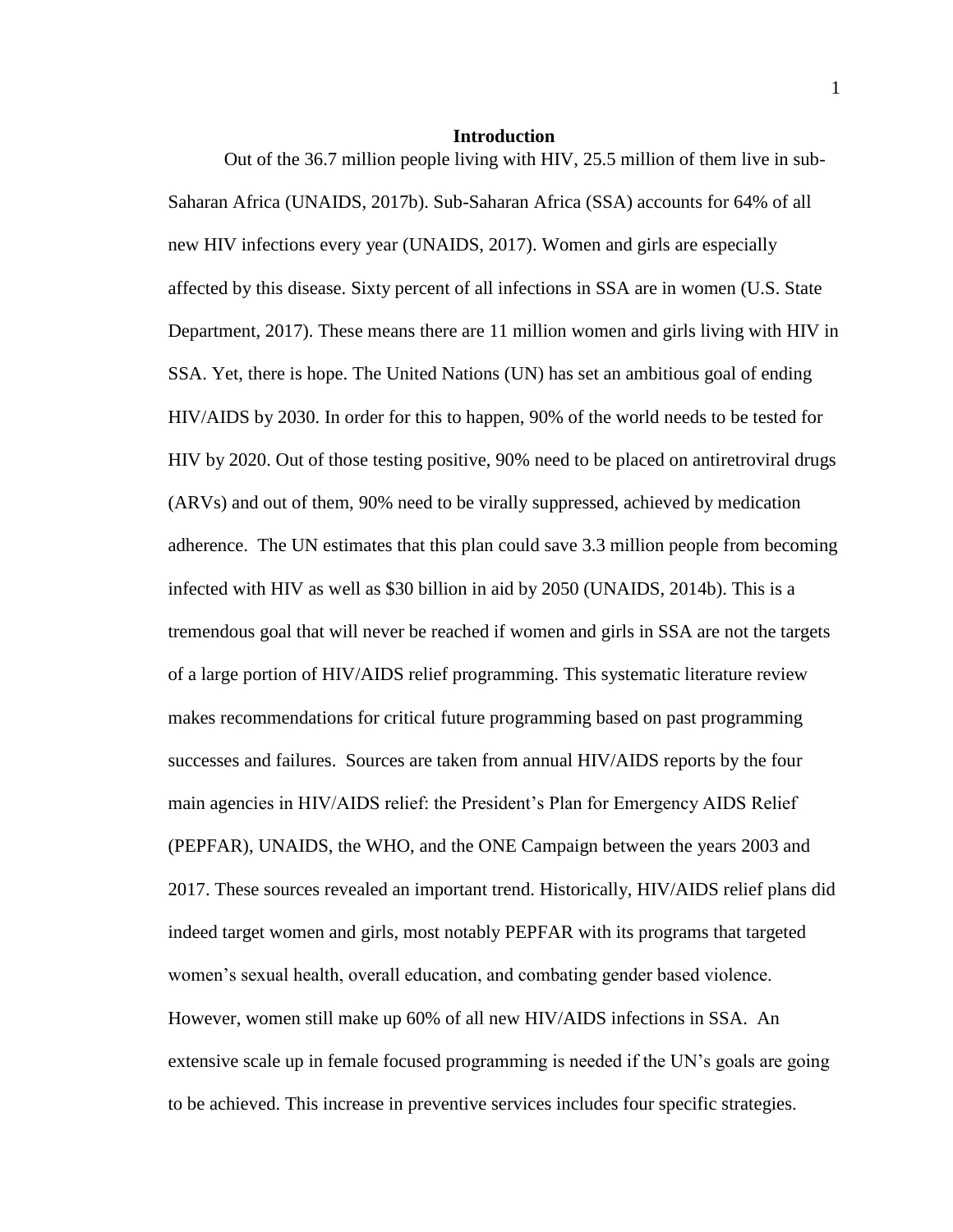First, women and girls in SSA should be either placed on ARVs, if they are HIV positive, or Pre-Exposure Prophylaxis if they are HIV negative. Second, there should be a continued effort in preventing mother to child HIV transmission by placing expecting mothers on ARVs in order to help their viral load as well as prevent the virus from infecting their infants. Third, there should be programs that prevent gender based violence as it increases the likelihood of HIV transmission. Finally, there should be an increase in economic and education programs for women and girls in SSA. Secondly, programs that target men need to increase. Only 30% of all HIV testing in SSA is done on men, therefore men are unknowingly giving the virus to their female sexual partners (WHO, 2016). Therefore, programs that prevent men from contracting the virus in the first place, such as voluntary male circumcision could help reduce transmission from men to women. Likewise, a scale up in discrete testing practices could help more men to get tested for HIV and ultimately be treated with ARVs. Finally, funding changes are recommended in order to support this programming scale up. The US donates two thirds of the \$21 billion used for the fight against HIV/AIDS. However, this fiscal year HIV/AIDS programing was almost cut and this is a continued issue during the President Trump administration. Therefore, the US must continue its current spending patterns to order to reach the 2030 goal. The UK, Canada, Germany, and Japan cut their funding levels between 2014 and 2015. In order to close the \$7 billion dollar funding gap, these country must return to 2014 levels. Finally, low and middle income countries, including those in SSA, need to at least 15% of their GDP in order to help other nations with this funding gap. Ending HIV/AIDS by 2030 is within the world's reach, but in order for this to happen women and girls need to be the target of new HIV/AIDS programs.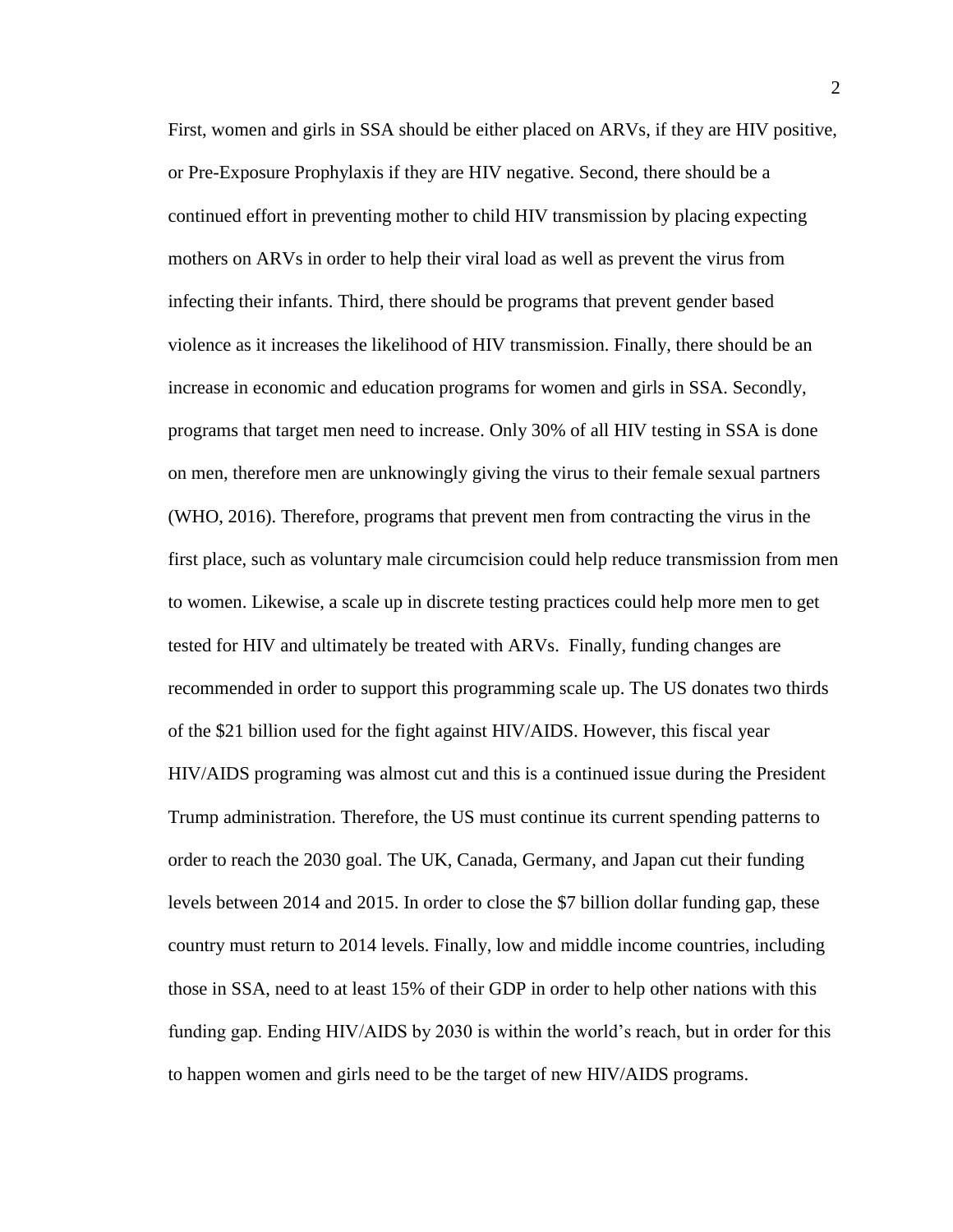#### **Background of Study**

#### <span id="page-6-1"></span><span id="page-6-0"></span>**The Early HIV/AIDS Epidemic**

Deaths from HIV/AIDS were a daily occurrence in sub-Saharan Africa (SSA) before the creation of HIV/AIDS relief programs. At the peak of the epidemic in 2003, there were 26.6 million people in SSA living with HIV (UNAIDS, 2003). Three point two million of those were infected in the past year (UNIADS, 2003). In 2003, out of the 26.6 million who were HIV positive, only 50,000 were receiving antiretroviral (ARV) treatment (U.S. State Department, 2017). ARV treatment is the only way for someone with HIV to not develop life threatening AIDS. Without ARV treatment, an HIV infection will progress into AIDS. AIDS is a terminal disease for which there is no cure. In 2003, 2.3 million people in SSA died of AIDS (UNAIDS, 2003). That was approximately 7,000 people a day. Life expectancy dropped by 20 years in the region (U.S. State Department, 2017). Africa was a continent in preventable chaos.

The epidemic was worse for women and girls than men and boys in SSA. Women and girls were 2.5 times more likely to be HIV positive than their male counterparts (UNAIDS, 2003). High infection rates in women also affected children. One in five pregnant women was HIV positive in 2003 (UNAIDS, 2003). Many mothers transmitted the disease to their children during birth. This transmission of the HIV virus during birth can be prevented when the mother is receiving ARVs. However, in 2003, the rate of ARV use was very low and only 50,000 people in the region were on ARVs. The health of women, and therefore their offspring, was at risk and there was no relief to be found.

During this time, there were virtually no programs to support the treatment of HIV nor to prevent its spread. In 1986, the United States allocated some funds to combat HIV internationally but the majority of United States resources went to the domestic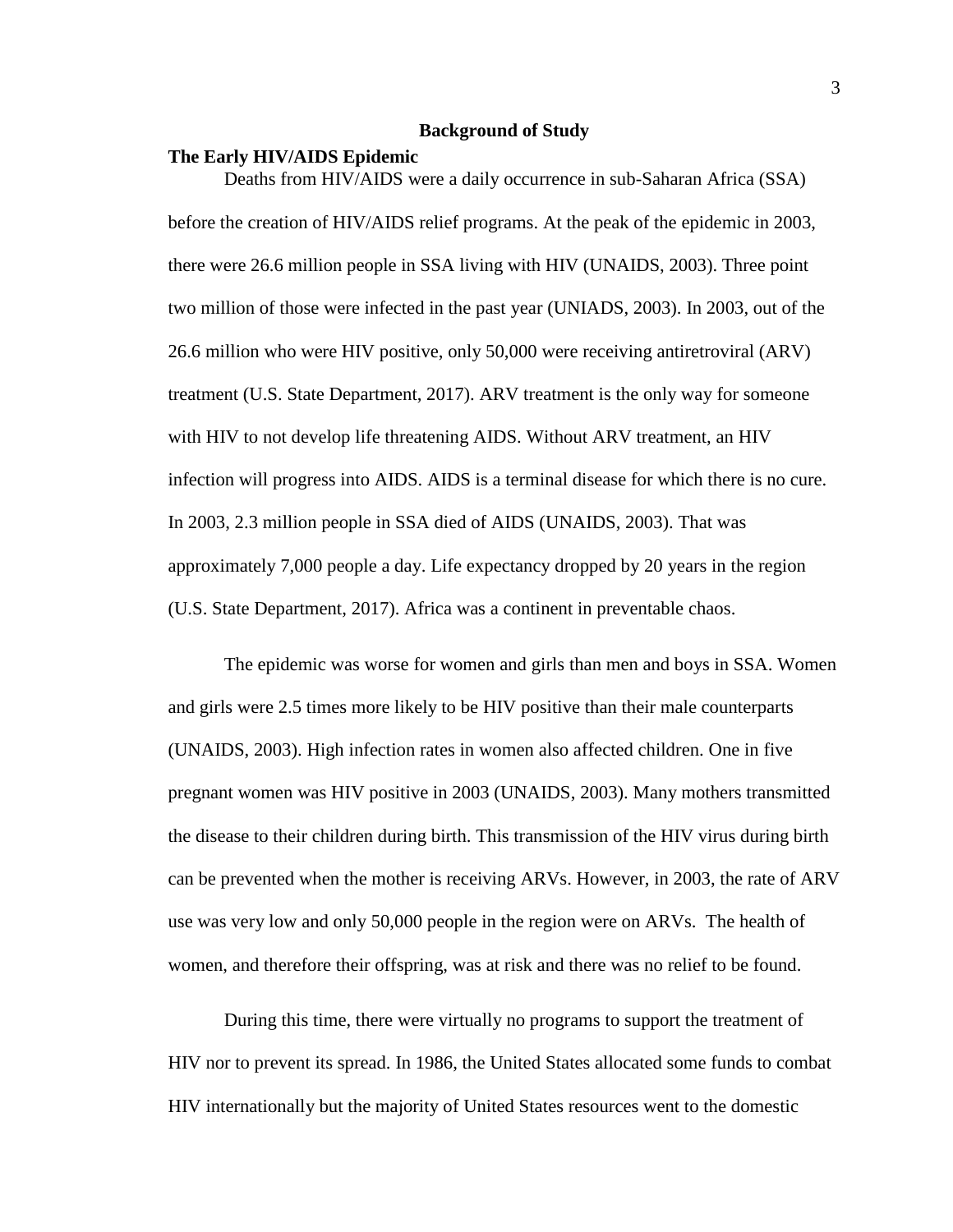HIV/AIDS prevention programs (Sessions, 2011). In 2001, the African Union, a coalition of all the African nations, vowed to allocate 15% of their national budget to fight HIV/AIDS in their countries (UNAIDS, 2014a). Yet, they were not successful. In 2003, two years after this agreement, only 50,000 sub-Saharan Africans were on ARV treatment. There was not enough being done to combat HIV. In fact, in 2003, 70% of Sub-Saharan African countries did not have any programs in place to prevent HIV transmission between mothers and their newborn babies. Efforts between the US and countries with a high infection rate were weak, and resulting in the death of millions.

#### <span id="page-7-0"></span>**The Creation of PEPFAR**

The HIV/AIDS epidemic in sub-Saharan Africa was one of the most pressing issues at the start of the new millennium. World political leaders knew that a permanent solution needed to be created to prevent even more deaths. In 2003, United States President George W. Bush announced in his State of The Union address that he was going to create the largest HIV/AIDS relief program in history which he called the "President's Emergency Plan for AIDS Relief", or shortened to PEPFAR (Sessions, 2011). President Bush, influenced by HIV/AIDS activists, believed that it was the US's moral obligation to help the people of Africa. He received bipartisan support and as a result the bill was fast tracked through Congress. In May 2003, Congress passed the "U.S. Leadership against AIDS, Tuberculosis and Malaria Act of 2003" (Sessions, 2011). The act enabled the executive branch to create HIV/AIDS relief programs that would be renewable for up to five year, thus creating PEPFAR (Sessions, 2011). Upon signing the bill, President Bush said,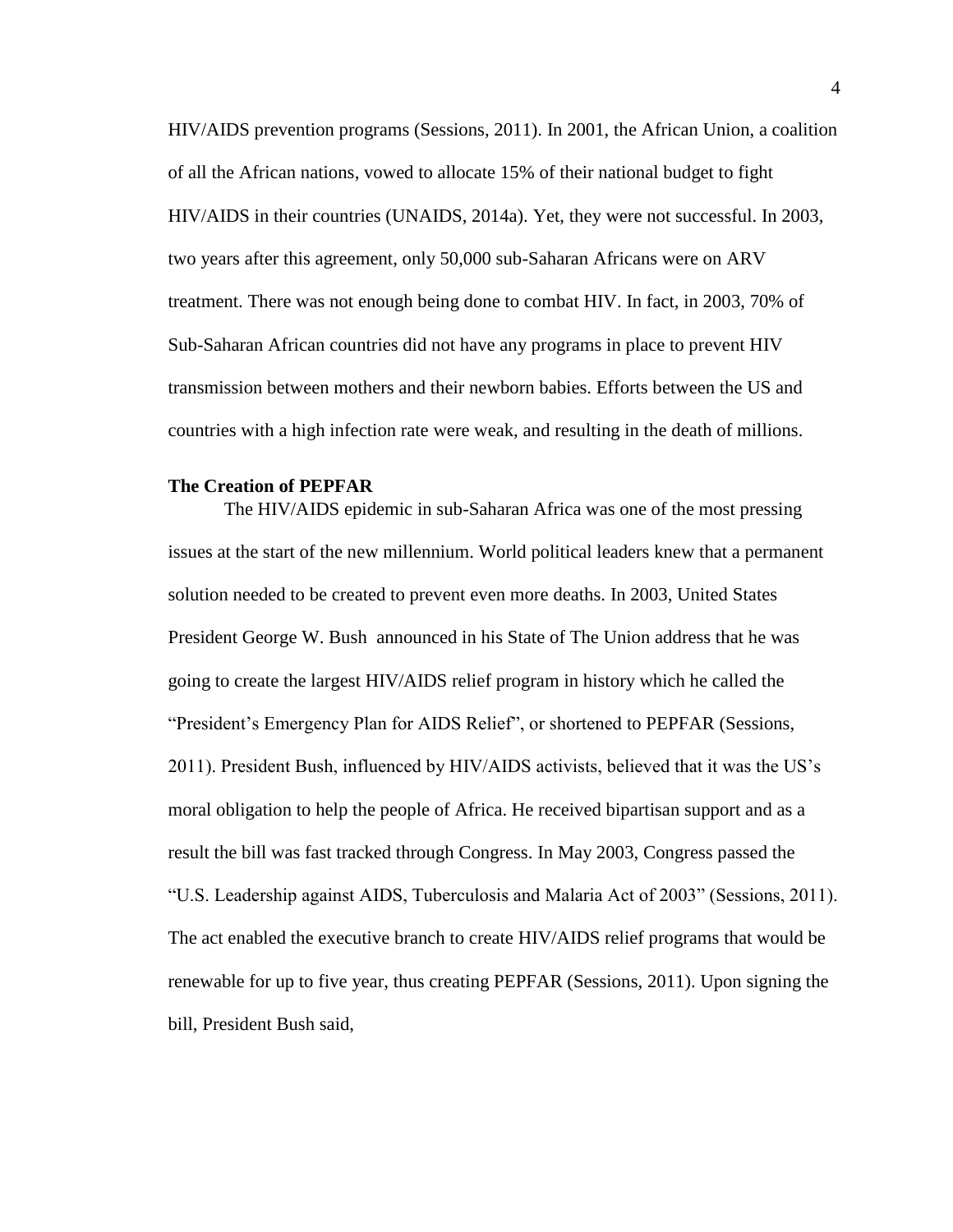"HIV/AIDS is one of the great medical challenges of our time…Across Africa, this disease is filling graveyards and creating orphans and leaving millions in a desperate fight for their own lives. They will not fight alone… The legislation I sign today launches an emergency effort that will provide \$15 billion over the next five years to fight AIDS abroad… In the face of preventable death and suffering, we have a moral duty to act, and we are acting." (Sessions, 2011)

President Bush understood the gravity of the situation in SSA and around the world and was able to get Congress to pledge \$15 billion to help fight HIV/AIDS. PEPFAR was the first serious step the United States, and the rest of the world, took to fighting HIV/AIDS and was ultimately the most successfully.

PEPFAR is one of the most successful HIV/AIDS relief programs because it targeted HIV/AIDS in two ways. The first is prevention. If the disease cannot spread, people will not need relief. PEPFAR used what became known as the "ABC" method of prevention. ABC stands for "abstinence", "be faithful", and "condom usage". This method was a result of the bipartisan nature of PEPFAR. The conservative right wanted to use abstinence only preventive measures while the liberal left wanted to provide condoms and sexual education. In order to get the bill passed as soon as possible to aid the crisis, the ABC method was formed as a compromise. PEPFAR programs taught people to either not have sex, or, if they were having sex, to have only have one partner at a time and to always use a condom. The goal was to prevent HIV from spreading from partner to partner.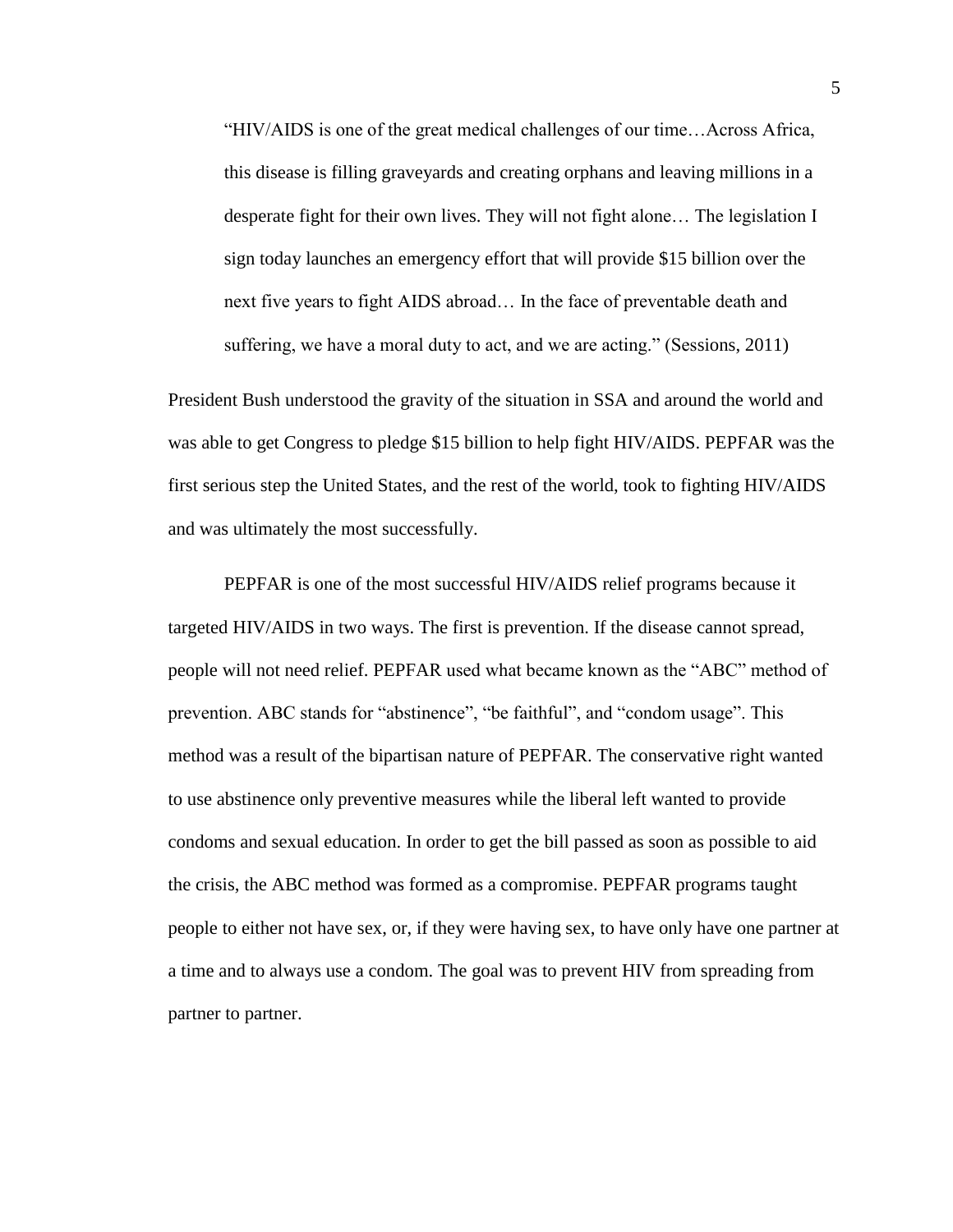From 2003 to 2006, PEPFAR supplied 1.3 billion condoms to support this effort (U.S. Department of State, 2007). Programming was created in which healthcare workers taught abstinence to those who were not in long term relationships. For those in relationships, healthcare workers taught material focused on having only one partner at a time (U.S. Department of State, 2007). In 2006 alone, 61.5 million people in SSA were reached by ABC efforts (U.S. Department of State, 2007).The second portion of PEPFAR was increasing access to ARVs for people who were already infected with HIV. PEPFAR agreed to help with the World Health Organization's "3 by 5" initiative which sought to give ARV access to 3 million people by 2005 (The ONE Campaign, 2012). The goal was not met until 2007, but this was still progress when compared to treatment rates in 2003 (The ONE Campaign, 2012). PEPFAR sought to end HIV/AIDS by both providing treatment for those who were infected and prevention methods for those who were not infected.

PEPFAR also had gender specific programs, as policy makers realized that HIV was affecting women, particularly young women, more than men. In 2006, 58% of those infected with HIV were women and girls ages 15 to 19 (U.S. Department of State, 2007). It is estimated that women and girls of that age group were anywhere from three to six times more likely to be HIV positive than their male peers, depending on which country in sub-Saharan Africa they lived in (U.S. Department of State, 2007). Realizing that women were at a higher risk of contracting HIV, PEPFAR added more programming into their ABC programming that targeted women. For example, because HIV is spread through the rape of women, material on gender based violence was added to health courses. Other strategies to combat gender based violence included efforts to review and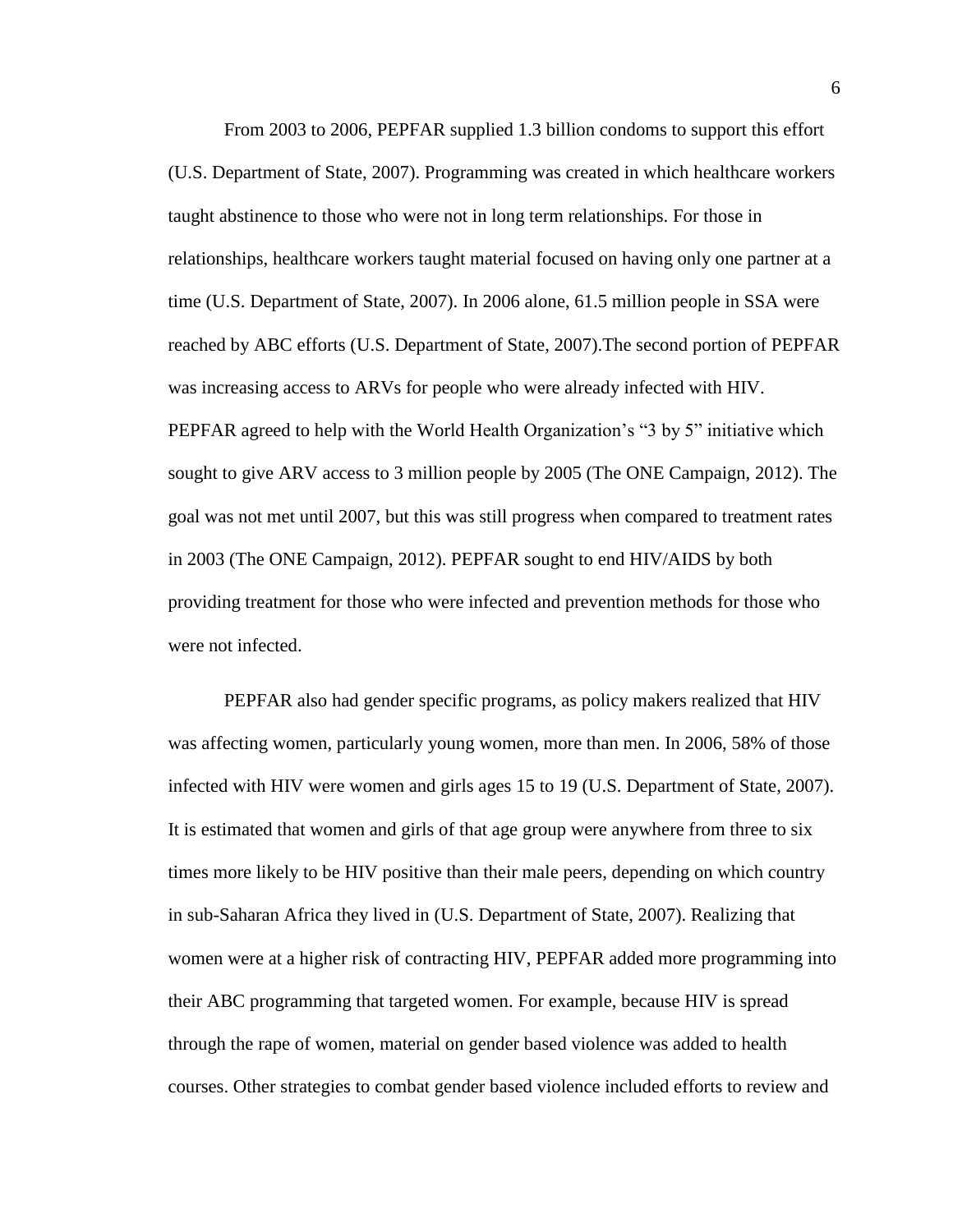revise gender based violence laws in nations with high HIV/AIDS rates and create programs for victims of GBV to receive post-exposure prophylaxis (PrEP), a drug that can prevent HIV infection even after exposure (U.S. Department of State, 2007). PEPFAR was successful in reaching women and girls in SSA and, in fact, 71% of all PEPFAR services were received by women and girls (U.S. Department of State, 2007).

Mother to child transmission was the main gender specific issue that PEPFAR sought to end. To combat this issue, in 2006 PEPFAR allocated \$2.6 million for programs that allowed pregnant women access to ARVs (U.S. Department of State, 2007). As a result, six million women accessed the lifesaving programs they needed and delivered healthy babies who remained HIV negative (U.S. Department of State, 2007). In addition, mothers were able to nurse their babies without the risk of transmitting the virus. This allowed both women and children in SSA the opportunity to live long, healthy lives.

PEPFAR also targeted the issue of cross generational sex in Sub-Saharan Africa. Crossgenerational sex is when a young, usually underage, woman, has sexual relations with an older man. Marriage across generations is typical in this, and many other, regions of the world. However, it is a problem for HIV/AIDS relief as young women typically do not have the power to negotiate safe sex with their older husbands. PEPFAR sought to help this by providing information about HIV prevention to these young women as well as condoms to use during sex. While it did not address the cultural issue at hand, PEPFAR's strategy to help those in cross generational relationships protect themselves from HIV was a good start.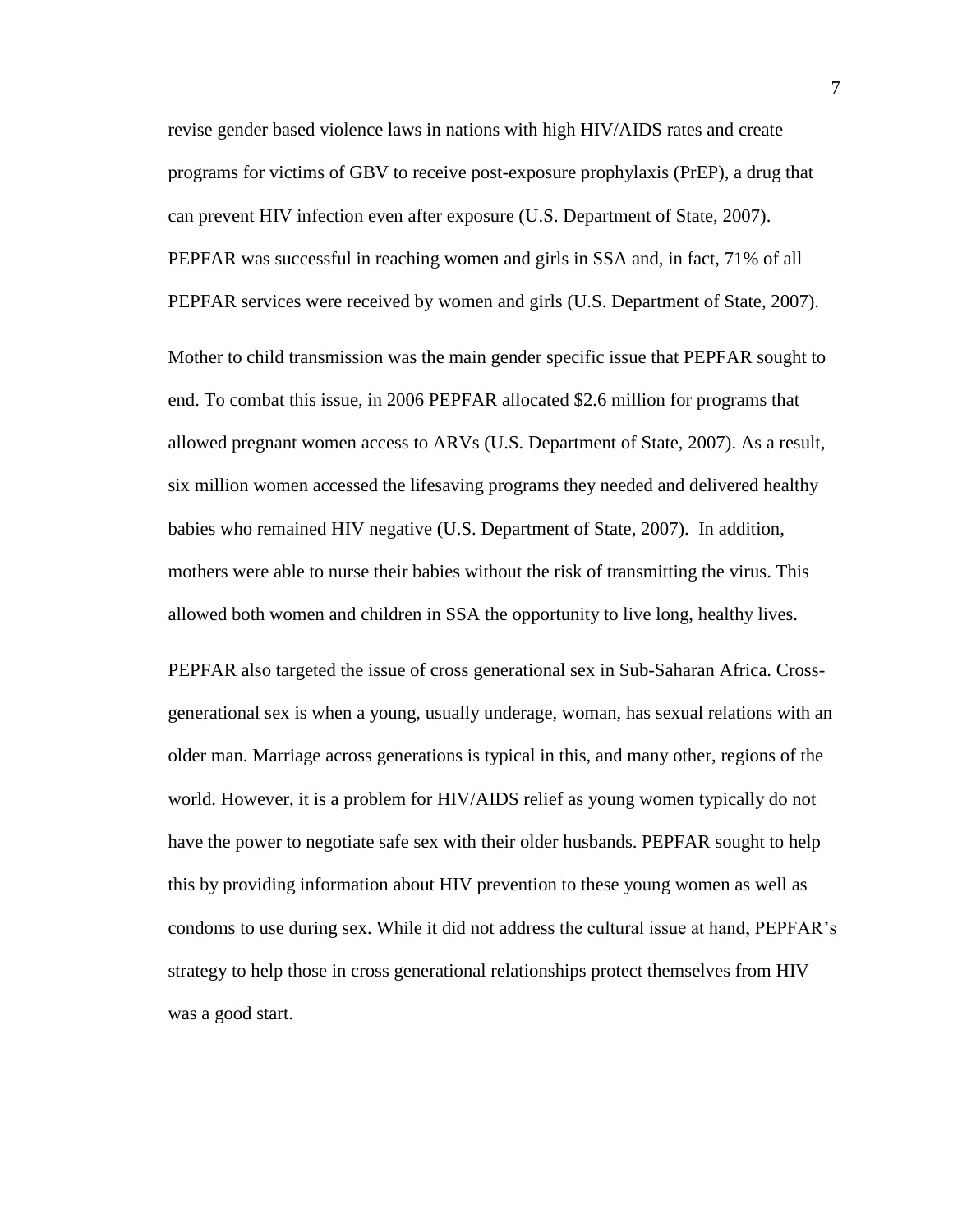Another issue that PEPFAR tried to address was transactional sex. Transactional sex is when a woman sells sexual favors. This practice is common in sub-Saharan Africa was many woman do not have an education or the means to provide for themselves or their families. The issue with transactional sex, in terms of HIV prevention, is that it creates the opportunity for HIV to spread without proper protection. PEPFAR aimed to solve this issue by providing condoms to women who worked in the industry as well as attempting to create some economic opportunities for these women. This was an attempt to address the economic disparity that helps the spread of HIV between men and women in SSA.

#### <span id="page-11-0"></span>**The Modern HIV/AIDS Epidemic**

Fifteen years after its creation, PEPFAR is still leading the fight in HIV/AIDS relief. Since its creation, PEPFAR has saved over 11.5 million lives (Ottenhoff, Crawford, & Huie, 2017). As the needs of the world have changed, PEPFAR has changed as well. The program now has an increased focus on men's health. One component of this focus on men's heath is programming to encourage voluntary male circumcision (VMMC). VMMC reduces female to male HIV transmission by 60% (U.S Department of State, 2017). Currently, PEPFAR has a goal of circumcising 80% of the 15-49 year old men in high risk countries, which include all of the countries in sub-Saharan Africa (U.S Department of State, 2017). In 2016, PEPFAR funded 11.7 million VMMC procedures in SSA. Voluntary male circumcision is a new tactic that PEPFAR uses in hopes to control the HIV/AIDS epidemic in sub-Saharan Africa.

Female oriented programs are still an important component of PEPFAR as well. In recent years, with the help of the Bill and Melinda Gates Foundation, Girl Effect,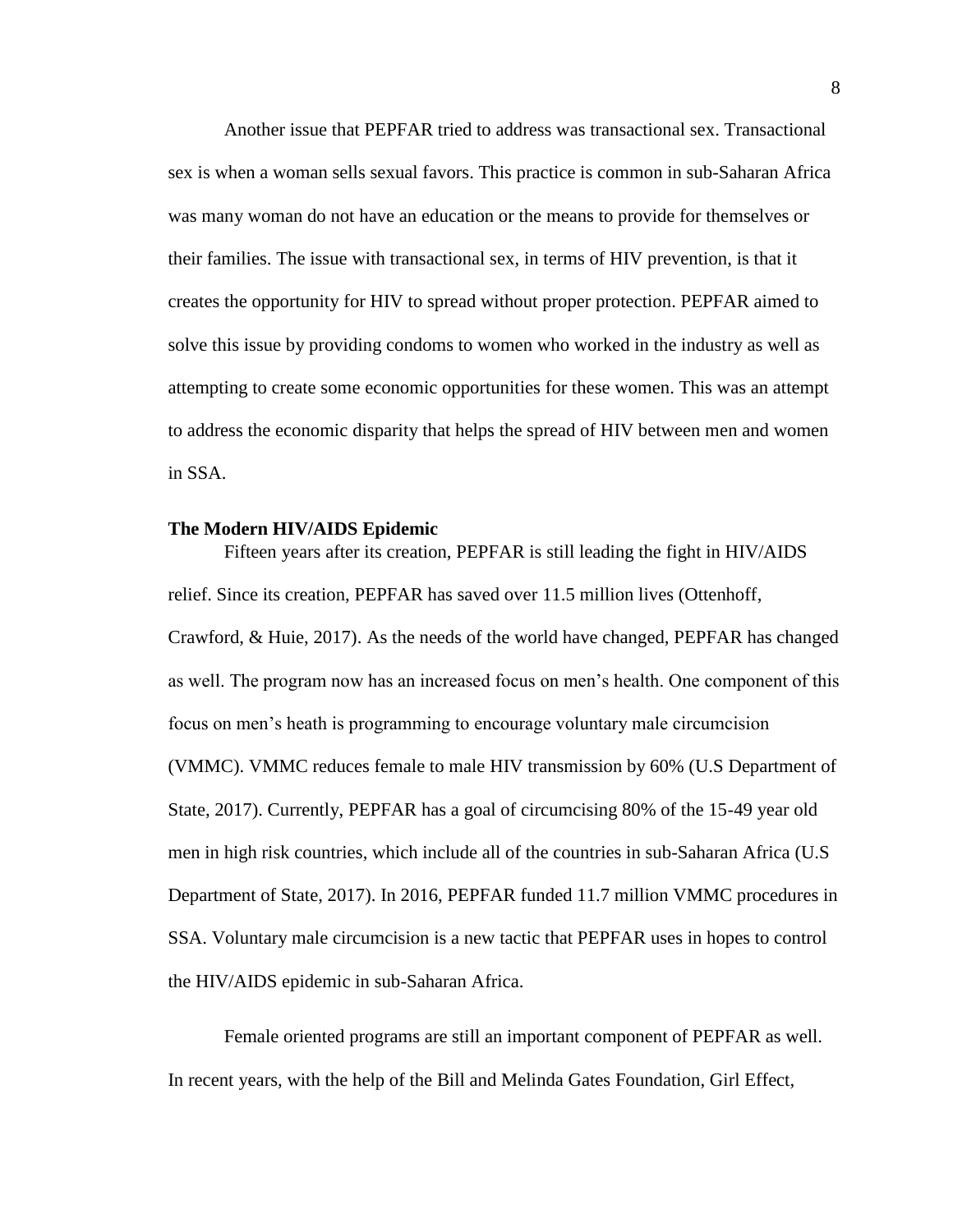Johnson & Johnson, Gilead Sciences, and ViiV Healthcare, PEPFAR has created the DREAMS program, a program that does specific outreach to girls in SSA (U.S Department of State, 2017). DREAMS stands for Determined, Resilient, Empowered, AIDS-free, Mentored, and Safe, all goals for girls who enter these programs (U.S Department of State, 2017). There are two sections of this program. For girls ages 10 to 14, the program focuses on avoiding risky behaviors that could increase their risk of contracting HIV, such as having unprotected sex or injecting drugs. The program also works to have young girls strengthen their relationships with their parents and other community members so they can feel safe telling them things. For older girls, ages 15 to 25, there is a focus on safe sex practices and non-sexual factors such as GBV, lack of education, and poverty (U.S Department of State, 2017). In its first year (FY2016) DREAMS reached one million girls (U.S Department of State, 2017). This hallmark program shows the continued effort PEPFAR is making in helping young girls fight HIV/AIDS.

PEPFAR's new, more targeted programs have been shaped by the WHO's Fast Track Plan. The Fast Track Plan is an ambitious HIV/AIDS treatment plan, which if enacted fully, would end HIV/AIDS by 2030 (Ottenhoff & Crawford, 2016). The plan is simple. It calls for the world to meet certain guidelines by 2020 that would ensure a 2030 trajectory. By 2020, 90% of people who have HIV should know their status, 90% of those who are HIV positive should receive ARVs and 90% of those on ARV should reach viral suppression (UNIADS, 2014b). Unfortunately, the world is not close to reaching those 2020 benchmarks. Globally, 70% know their HIV status. Out those who know they have HIV, 70% are on ARVs and 82% are virally suppressed (UNAIDS, 2017a). In Southern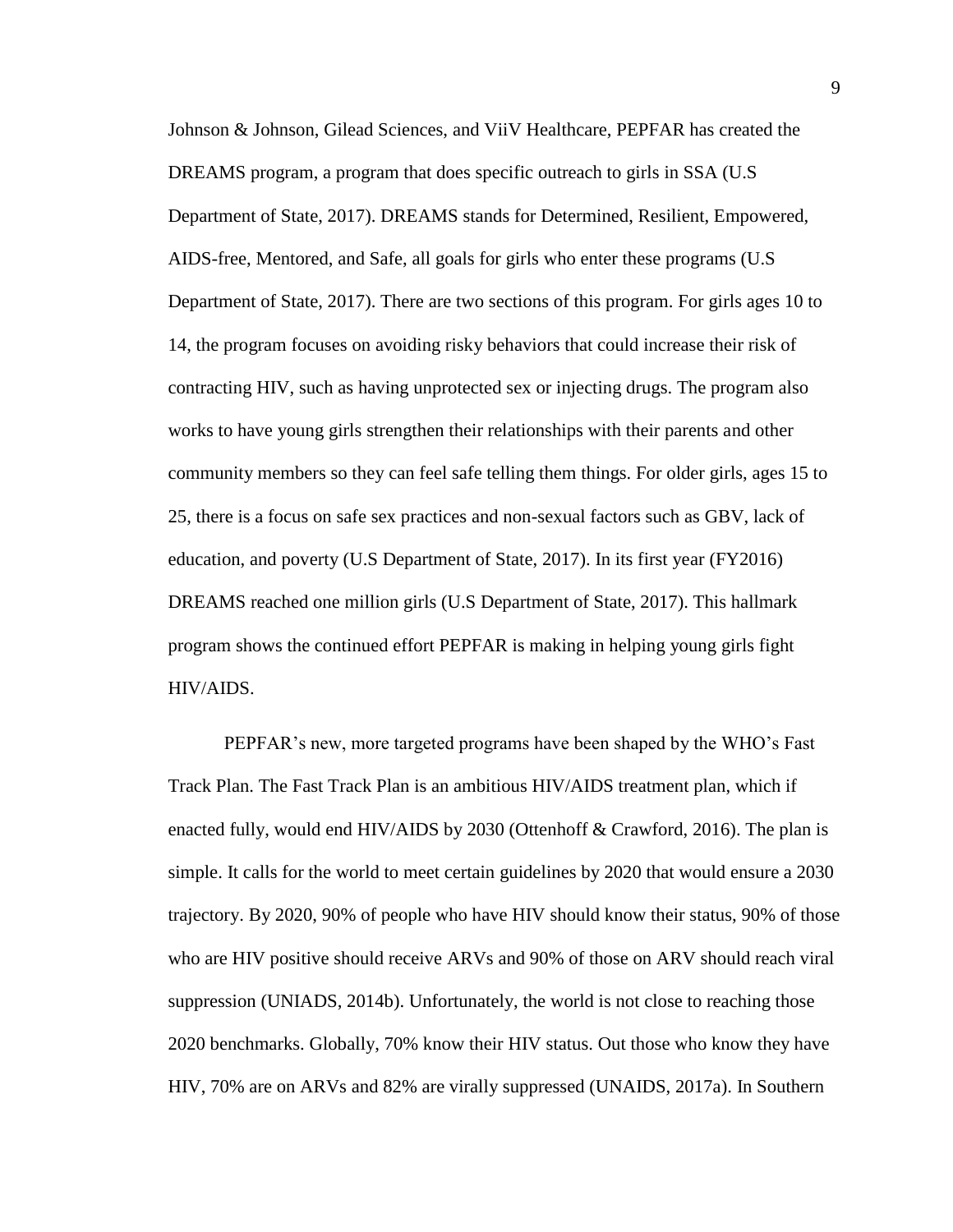and Eastern Africa, 76% know their status, 60% are on ARVS, and 50% are virally suppressed, much below the global totals and the 90-90-90 goals (UNAIDS, 2017b). Only small gains were made between 2016 and 2015. In 2015, 72% knew their status, 53% were being treated, and 45% were virally suppressed (UNAIDS, 2017b). HIV/AIDS relief needs to change drastically if HIV/AIDS is to be ended by 2030. Since 2013, roughly 2 million people have been placed on ARVs for the first time every year (Ottenhoff & Crawford, 2016). The Fast Track Plan requires steady growth each year yet the current trajectory is stagnant. This means there is a lot of work to be done, but there is good reason to do it. With this current trajectory, the 2020 goals will not be met until 2030. The impact of this extra time is significant in terms of lives lost and individuals infected with HIV. In those ten years, 3 million additional people will be infected and 3 million more deaths from HIV/AIDS will occur. Without meeting the 2020 goals, there is potential for the epidemic to rebound and return to where it was in 2003, which would be devastating for both sub-Saharan Africa and the rest of the world who are fighting to end the epidemic. The programs of PEPFAR have changed in order to meet the Fast Track goals, and yet these changes have not been enough to meet the goal of ending HIV/AIDS by 2030.

#### **Methodology**

#### <span id="page-13-1"></span><span id="page-13-0"></span>**Procedures**

Four main sources were used to find data on the HIV/AIDS epidemic. They are the President's Emergency Plan for AIDS Relief (PEPFAR), UNAIDS, the WHO, and the ONE Campaign. These four agencies were chosen as they are internationally recognized as leading experts in this field. Each of these groups publish annual reports on the HIV/AIDS epidemic so the numbers used in this research are the most up to date.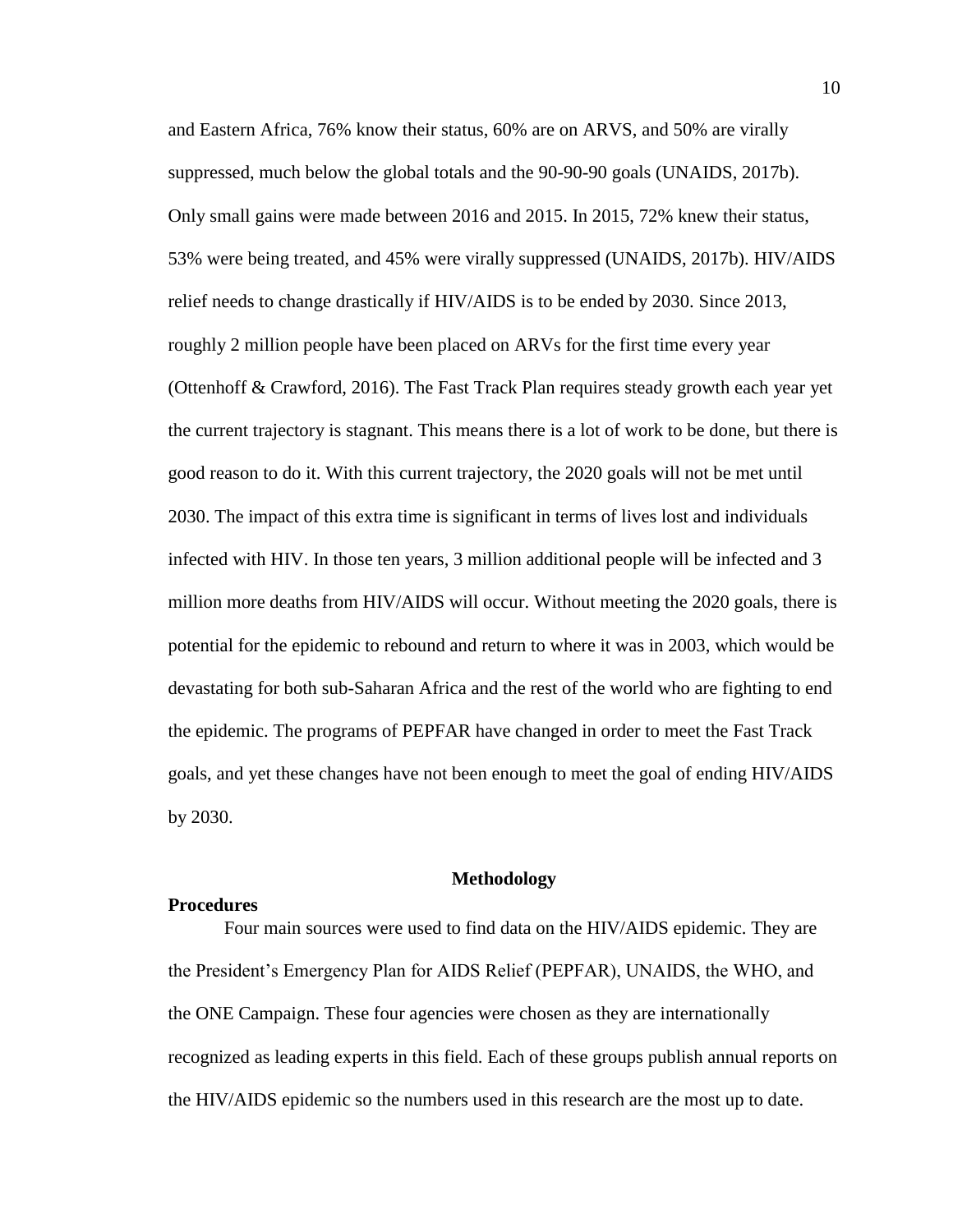These databases were searched on February 13th, 2017, March 12th, 2017, May 22nd, 2017, and on December 3rd, 2017. Each year, the annual data is released in December, so this literature review includes data through December 2016.

To be included in the study, sources needed to fit several criteria. First, they must be published by one of the four main agencies described above or another internationally reputable publisher. A publisher was deemed credible if it was from a smaller agency that worked on HIV/AIDS related issues or if it was citing one of the larger HIV/AIDS organizations. Second, the source must be published between 2000 and 2018 as this research focuses on modern problems with HIV/AIDS. Third, the source must have some focus on sub-Saharan Africa, which is defined as nations located partially and fully south of Saharan desert in Africa. Finally, the source must provide data on HIV/AIDS statistics, funding, programing, or challenges faced by relief efforts.

#### <span id="page-14-0"></span>**Limitations**

While up-to-date data is used in this literature review, HIV/AIDS data is constantly changing. This research has the latest data as of December 3rd, 2017. The new data released in December 2018 may demonstrate changing HIV/AIDS numbers as countries both in SSA and in the rest of the world shift their respond to the epidemic. In particular, funding for HIV/AIDS efforts is constantly changing.

Comparing reports and research conducted by different agencies on HIV/AIDS in SSA is challenging due to the fact that each agency has different terms for the region of "sub-Saharan Africa" (the countries of Angola, Benin, Botswana, Burkina Faso, Burundi, Cameroon, Cape Verde, Central African Republic, Chad, Comoros, Congo (Brazzaville), Congo (Democratic Republic), Côte d'Ivoire, Djibouti, Equatorial Guinea, Eritrea,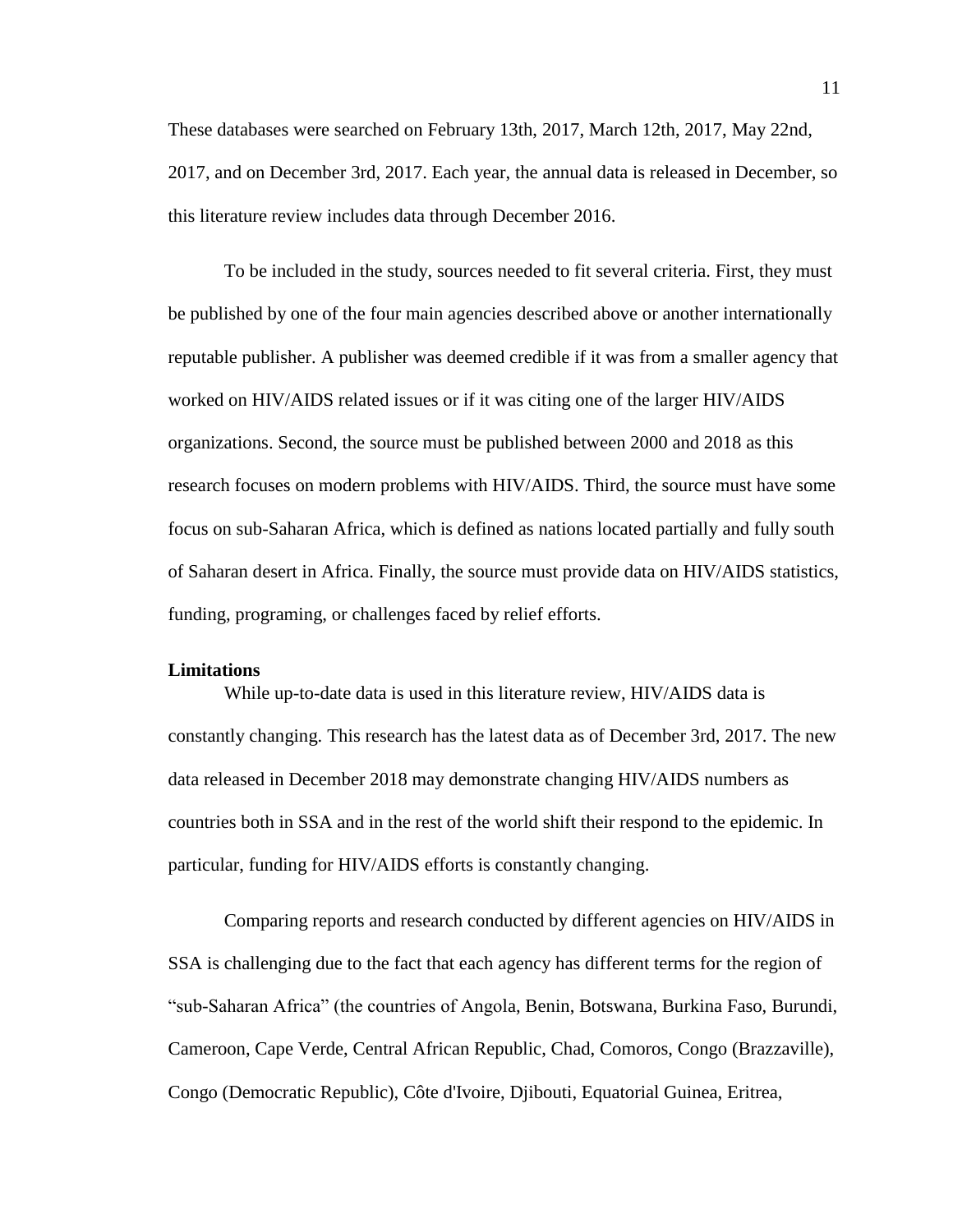Ethiopia, Gabon, The Gambia, Ghana, Guinea, Guinea-Bissau, Kenya, Lesotho, Liberia, Madagascar, Malawi, Mali, Mauritania, Mauritius, Mozambique, Namibia, Niger, Nigeria, Réunion, Rwanda, Sao Tome and Principe, Senegal, Seychelles, Sierra Leone, Somalia, South Africa, Sudan, Swaziland, Tanzania, Togo, Uganda, Western Sahara, Zambia, and , Zimbabwe). Traditionally, all four agencies focused on HIV/AIDS prevention in this region (e.g. The ONE Campaign, PEPFAR, the United Nations, and the World Health Organization) used this term to describe the region. The ONE Campaign and PEPFAR still use this term in their research. However, the UN and the WHO have stopped using this term in recent years, as they felt that this term was too broad and included too many countries. These organizations now use the terms "Eastern and Southern Africa" and "Western and Central Africa". "Eastern and Southern Africa" is comprised of Angola, Botswana, Comoros, Eritrea, Ethiopia, Kenya, Lesotho, Madagascar, Malawi, Mauritius, Mozambique, Namibia, Rwanda, Seychelles, South Africa, South Sudan, Swaziland, Uganda, United Republic of Tanzania, Zambia, and Zimbabwe. "Western and Central Africa" are the countries of Benin, Burkina Faso, Burundi, Cabo Verde, Cameroon, Central African Republic, Chad, the Congo, Cote D'Ivoire, Democratic Republic of the Congo, Equatorial Guinea, Gabon, Gambia, Ghana, Guinea, Guinea-Bissau, Liberia, Mali, Mauritania, Niger, Nigeria, Sao Tome and Principe, Senegal, Sierra Leone, and Togo. Therefore, the researcher had to add the data from these two regions together in order to compare it to data from older sources and sources that still use the term "sub-Saharan Africa. This is important to note when recreating the study.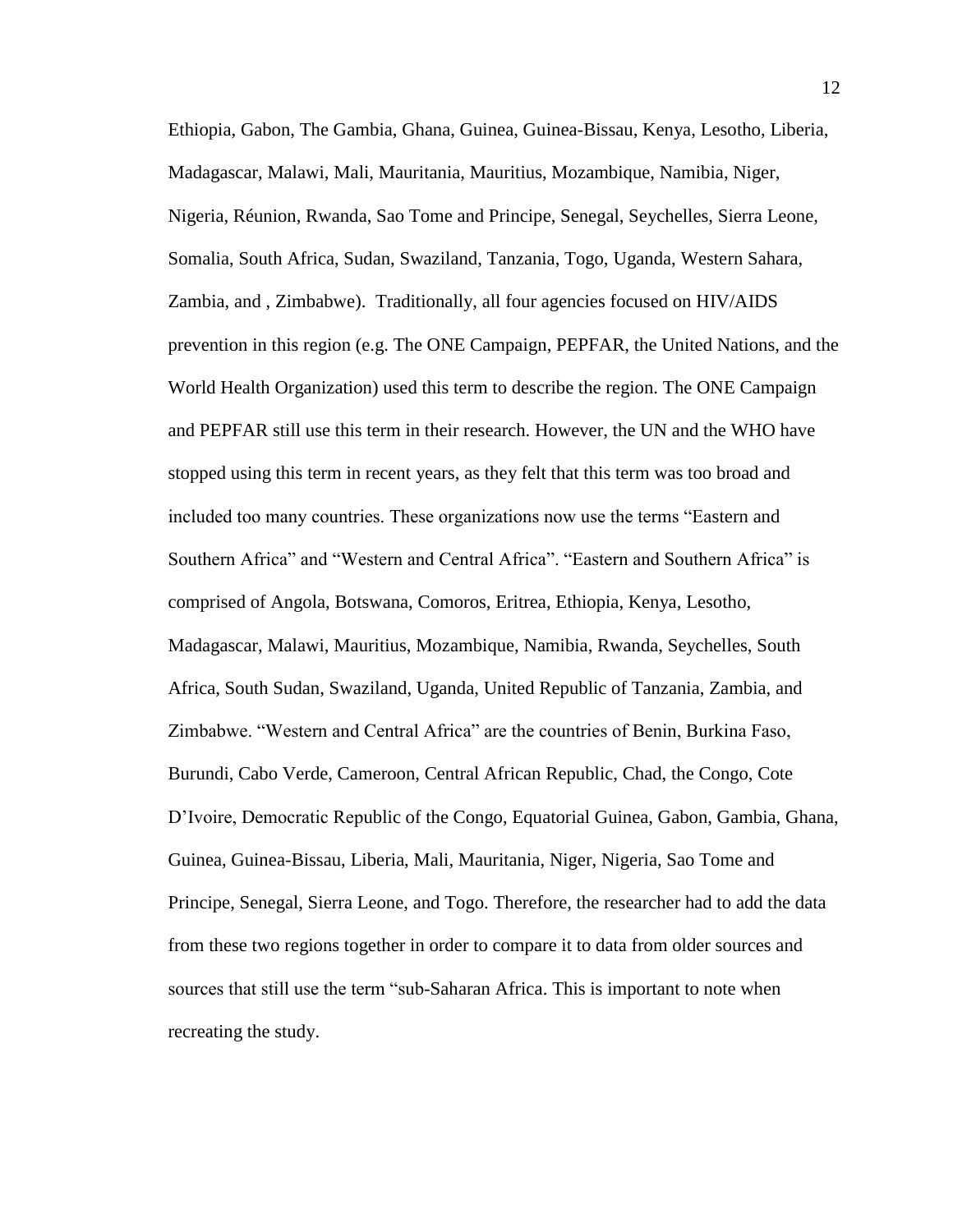Additionally, most of these agencies report on the HIV/AIDS epidemic. Their reports include infection rates, treatment rates, death rates, as well as possible correlations between social issues and HIV/AIDS. While this is critical information for understanding the current state of the HIV/AIDS epidemic, it is also important to develop a better understanding of the structural issues which support and sustain the HIV/AIDS epidemic. For example, nearly every source agrees that a lack of secondary education is a predictor for women to be at a higher risk for HIV/AIDS. Yet, these sources do not talk about the structural reasons for girls not going to school, such as poverty, child marriage, and general misogyny. Another example is how all the sources believe that there is a link between gender based violence and HIV/AIDS in women, however they do not discuss societal reasons for violence. The result is that many of these recommendations are based on the researcher's interpretations of the societal issues presented and not actual research from the sources.

Finally, the majority of the research on this topic is done by world health agencies using a public health perspective. This perspective can be very different from a social work perspective. These reports are written by public health and public policy officials, not social workers. This means that social work perspectives and theories, such as person in environment or systems theory, which are both key in the HIV/AIDS epidemic, are not explicitly mentioned. In this literature review, the researcher combines this public health data with a social work perspective to create recommendations which include these critical perspectives and theories.

<span id="page-16-0"></span>**Findings** Findings are listed in the table in Appendix A.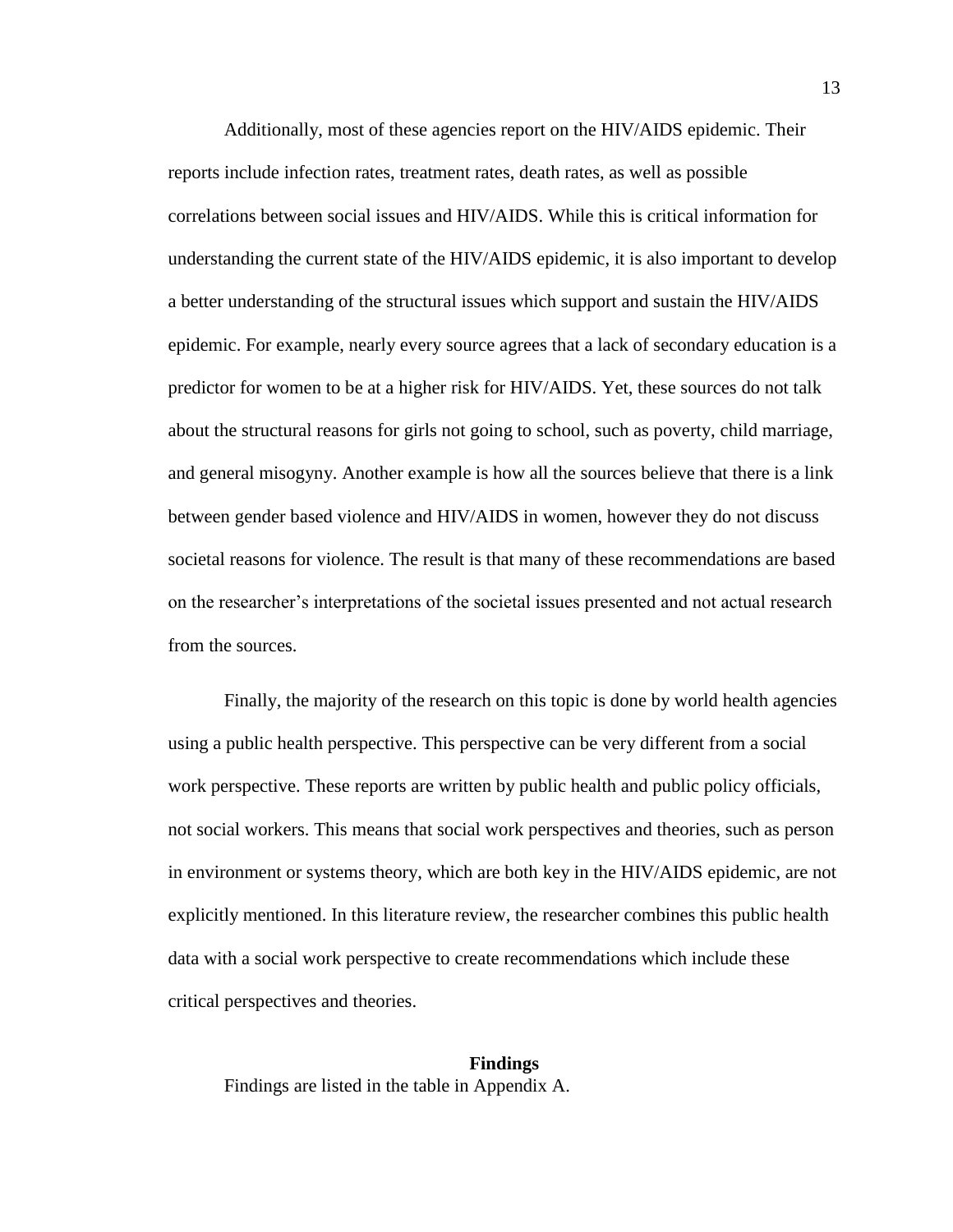#### **Recommendations**

<span id="page-17-0"></span>In order to reach the United Nation's 90-90-90 goals by 2020, public health officials should adopt the following policies to target women and girls in sub-Saharan Africa. First, there should be an increase in programs that are specifically designed for women and girls, as they are the most likely group to be infected with HIV. This should occur in several ways. The WHO's "treat all" approach should be followed for all HIV+ women in the region, regardless of their CD4 levels. Additionally, women who are at risk should be placed on pre-exposure prophylaxis (PrEP) to help lower their risk of contracting HIV. Programs that help prevent positive mother to child transmission (PMTCT) should continue to be in place as they help prevent the mothers from developing AIDS as well as making sure infants are born HIV free. Non-medical interventions for women and girls should also be a part of these programs. There needs to be a focus on preventing gender based violence as it leads to HIV infections. Likewise, an increase in educational opportunities for girls in the region will give them the knowledge to prevent them from contracting HIV as well as the economic opportunities that prevent them from performing transactional sex, which is a high risk behavior for HIV transmission.

Second, men should also be a focus of HIV prevention programs, as they often pass the virus to their female sexual partners without knowing they have the virus. This can be combatted in two ways; through an increase of discrete testing services and through voluntary male circumcision. Finally, funding needs to be changed in order to ensure that these programs have the financial support to become a reality. The United States, which has historically been a leader in the HIV/AIDS fight, is currently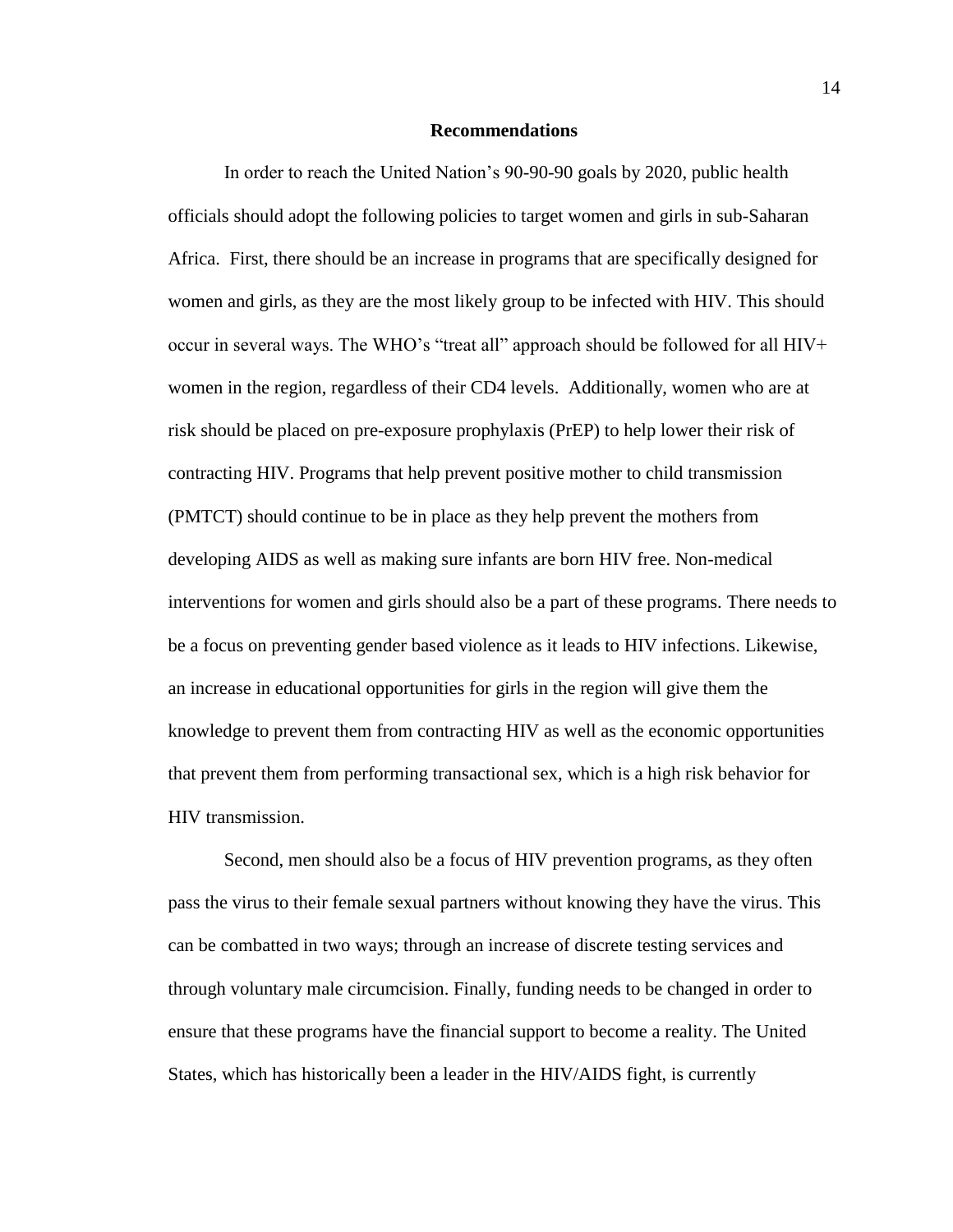considering cutting its funding. This change would have devastating effects on HIV prevention efforts in SSA. Therefore, the United States must keep its HIV/AIDS funding at current levels. Other G7 countries, who have cut their funding in the last few years, must return their funding to 2014 levels while middle and low income nations, including those affected the most by the epidemic, must increase their funding. The United Nation's 2020 goals are within reach but will not be met if programming is not changed.

#### <span id="page-18-0"></span>**Women and Girls**

#### <span id="page-18-1"></span>**ARV Treatment Guideline Changes**

The first recommendation is that women and girls in sub-Saharan Africa who are infected with HIV should be placed on ARVs right away, in order to prevent the disease from progressing into AIDS. Globally, women between the ages of 15 and 24 are 11% of the world's population yet they are 20% of all new HIV infections. In sub-Saharan Africa, women ages of 15 and 24 are three times more likely to be infected with HIV than their male counterparts (U.S. Department of State, 2017). The WHO recommends that patients are HIV positive and are at high risk of transmitting their HIV should be placed on ARVs, regardless of their CD4 count (World Health Organization, 2016). Traditionally, a patient who is HIV positive waits until their CD4 cells, the cells that the HIV virus destroys, causing AIDS to develop, drop below a certain level to start ARV treatment (WHO, 2016). This recommendation is made to lower costs. The ARV treatment is very expensive and it can save money if people are only taking these medications when they absolutely need it. This practice is very different than in developed nations like the United States where the CDC recommends the immediate initiation of ARV treatment, regardless of their CD4 count. The practice of initiating treatment regardless of CD4 cell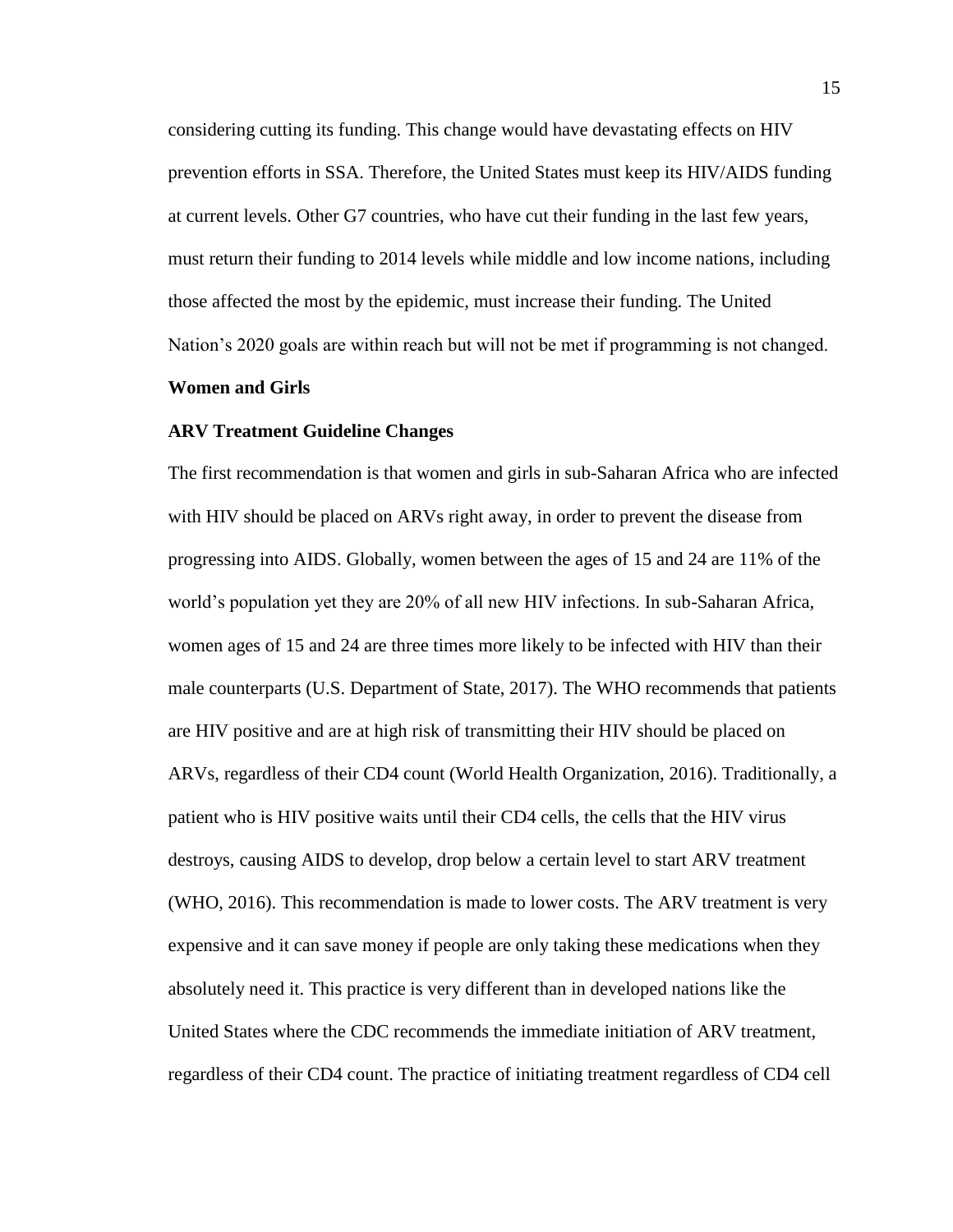count is called the Treat All Approach. If this approach is used in SSA, women's viral load will be suppressed, preventing the transmission of HIV to sexual partners or to their children during pregnancy, childbirth, or breastfeeding, which are common ways HIV is passed on to children. The WHO's Treat All Approach can help women are infected with HIV stop the disease from progressing into AIDS and lead long and healthy lives, as well as prevent the spread of HIV.

A second intervention that focuses on women and girls is the increase of the use of pre-exposure prophylaxis (PrEP). Women between the ages of 15 and 24 in sub-Saharan Africa who are not HIV positive should be encouraged to be placed on PrEP in order to help prevent them from contracting HIV. PrEP is a daily oral ARV that is taken by people who are HIV negative to prevent them from becoming infected with HIV (Ottenhoff & Crawford, 2016). If taken correctly, the use of PrEP is 92% effective at preventing HIV (Ottenhoff & Crawford, 2016). PrEP has the ability to prevent new infections in women and girls. With PrEP, the UN's 2020 goals could be met and HIV/AIDS could be ended by 2030.

A third recommendation is a continued focus on programs that prevent positive mother to child transmission (PMTCT), in order to make sure both women and their children do not contract AIDS. Children mainly contract HIV from their HIV positive mothers. In 2006, 90% of all child infections were caused by PMTCT (U.S. Department of State, 2007). Unlike in developed nations, where HIV+ babies can be placed on ARVs right away and have a chance of survival, in Sub-Saharan Africa, HIV positive status for babies is often a terminal illness, A child born with HIV has only a 50% chance of living until their second birthday (ONE Campaign, 2012). In response, PEPFAR created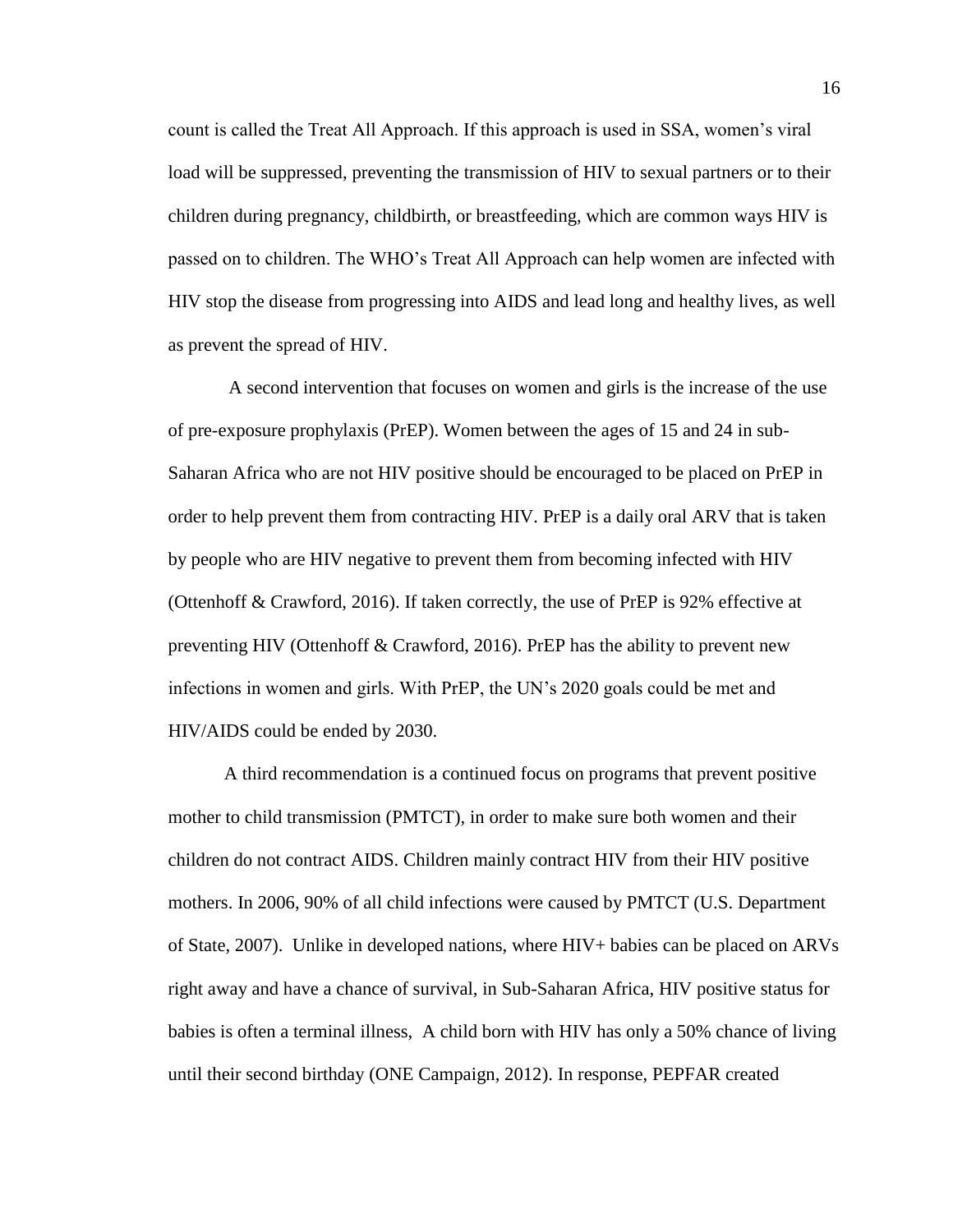programs that provide ARVs to pregnant mothers, in order to suppress their viral load and not pass on the virus to their babies. In 2015, 2 million babies were born HIV free to mothers who are HIV positive through the use of ARV treatment (U.S. Department of State, 2017). While there is no data on the number of babies born with HIV before PEPFAR, it is safe to hypothesize that this number has drastically grown as more and more people have had access to ARVs in sub-Saharan Africa. Currently, 80% of all pregnant women with HIV in sub-Saharan Africa are on ARVs (UNAIDS, 2017c). It is recommend that the WHO's Treat All approach is applied to pregnant women who are HIV positive, regardless of CD4 cell count, in order to decrease their viral load to levels that will prevent transmission to their babies and ensure that their viral load will be low enough to deliver healthy, HIV free, babies. A continued focus on PMTCT will help reduce infection rates as well as increase the number of people on ARVS and suppressed viral loads.

#### <span id="page-20-0"></span>**Non-Medical Interventions**

A fourth recommendation is to create programing that focus on the reduction of systematic gender based violence in order to decrease HIV transmission rates. This can be achieved by creating programming that aims to change cultural beliefs about the acceptability of violence against women. There is a direct link between gender based violence and HIV in women. Rates of sexual violence against women in sub-Saharan Africa are very high. One in three women in sub-Saharan Africa report that their first sexual encounter is forced (U.S. Department of State, 2017). This affects HIV/AIDS rates for women, as women who are victims of gender based violence are 1.5 times more likely to contract HIV than women who do not experience gender based violence (UNAIDS,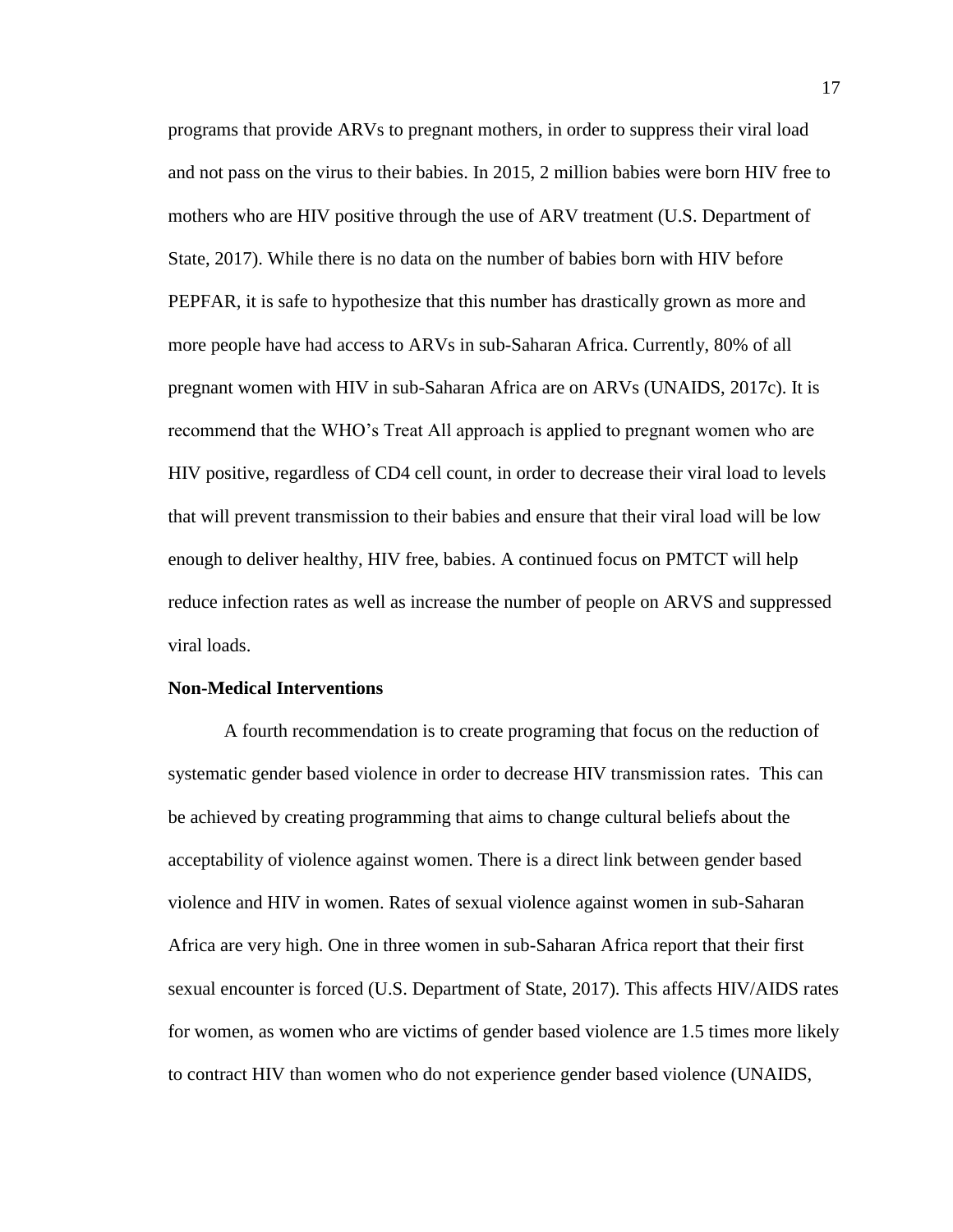2016). These HIV rates are higher because when the perpetrators of these crimes are HIV positive, the can pass the virus to women when they force them to have unprotected sex.

This is also an issue with underage marriage, which is a form of gender based violence. Underage marriage is when a girl is married before the age of 18. When a woman marries a man significantly older than her, a common practice in sub-Saharan Africa, she often loses the power to negotiate for safe sex practices, such as using condoms, and therefore is at a higher risk for HIV (Sia, Onadja, Hajizadeh, Heymann, Brewer, & Nandi, 2016). Gender based violence not only increases infection rates, it also affects treatment rates. In a recent study, it was found that women who have experienced recent intimate partner violence (within the last three months) take their PrEP drugs less often (UNAIDS, 2016). A conclusion can be drawn that that ARV adherence rates too can be affected by gender based violence. Therefore, PEPFAR needs to do more to target this issue.

Some programs, such as the DREAMS program, have been created to address this issue. DREAMS is an educational program that aims to empower girls in sub-Saharan Africa by having them build support systems in their community and educate them about HIV risks. While the DREAMS program is a great start in empowering young girls to be their own advocates, there also needs to be a change in the cultural view of women in the region. This starts with men and boys. The United States Agency for International Development (USAID) created a set of recommendations to help with this education process (United States Agency for International Development, 2009). They believe that there should be programs to teach boys alternative ways to express their anger to violence. They want to do this by teaching both boys and girls mediation and conflict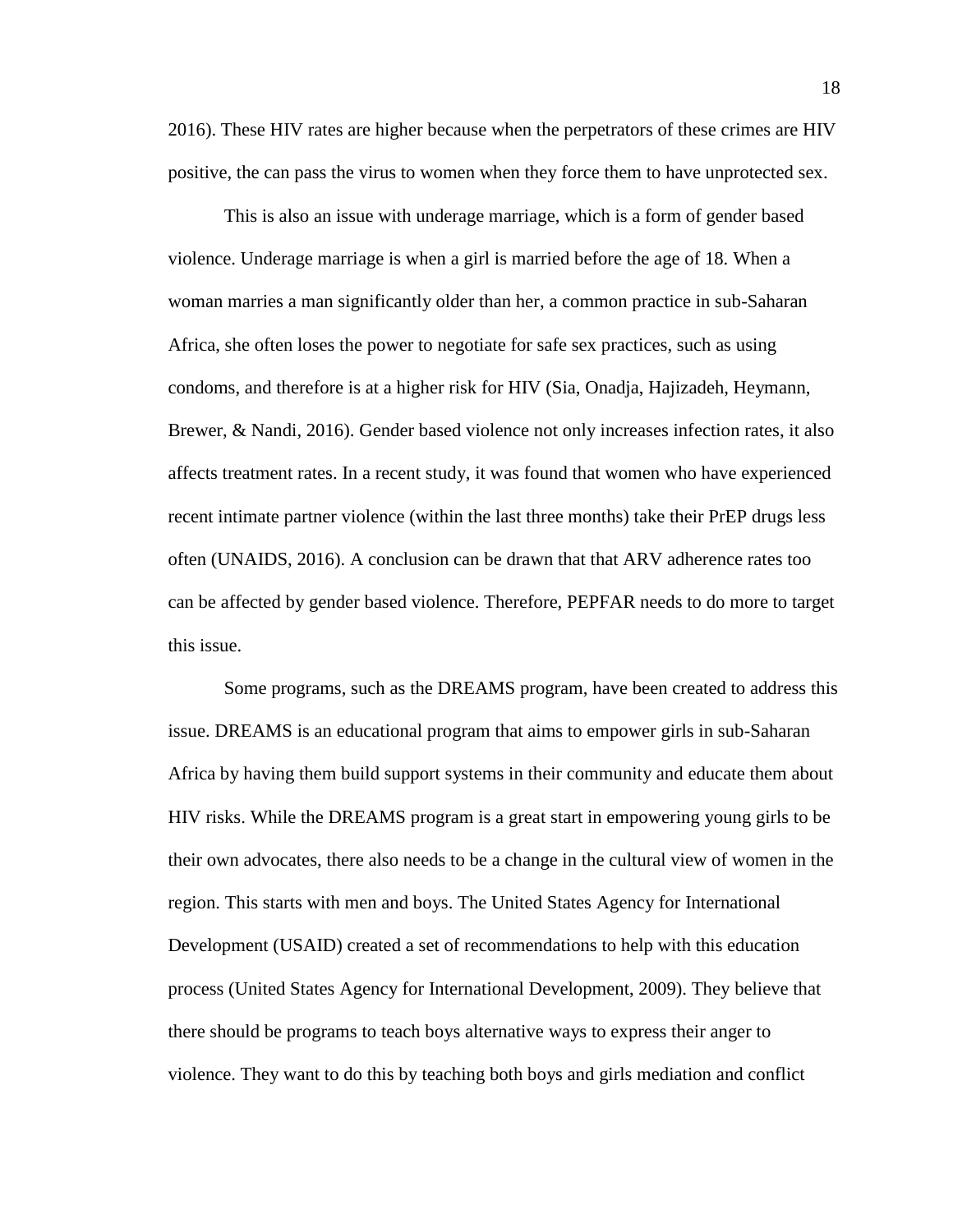resolution skills. While none of these programs have been created, PEPFAR has the strength to make this a reality. A male version of the DREAMS program where these skills are taught can reduce gender based violence and raise a new generation of men who have the skills to resolve anger and conflict in non-violent way.

There are currently some programs in sub-Saharan Africa that attempt to tackle this issue. Sonke Gender Justice is an organization in Africa that attempts to change gender norms by mobilizing people in the region to change sexist policies as well as hosting community education meetings (http://genderjustice.org.za/). They predominately work with grown men as opposed to boys, which is what this male DREAMS program would do. Working with boys in the way Sonke works with men would teach boys conflict resolution and respect for women earlier, preventing gender based violence in a new generation. Increasing programs that target gender based violence, such as creating a male version of the DREAMS program, will help create a culture where gender based violence is not accepted and will help lower HIV transmission rates.

A fifth recommendation is an expansion of educational opportunities for women and girls will also decrease HIV infections and ultimately help end HIV/AIDS for good. Women and girls have less access to secondary education than men, due to systematic sexism preventing them from attending school. 49 million girls are currently not enrolled in school, 31 million of which are not in secondary school. [\(https://www.hrw.org/news/](https://www.hrw.org/news/) 2017/06/16/africa-make-girls-access-education-reality). A lack of education is directly linked with higher HIV rates. A study in Botswana showed that every year a girl is in school, her risk for contracting HIV drops by 12% (Ottenhoff & Crawford, 2016). There are three main reasons for this. First, the longer a girl is in school, the less likely she is to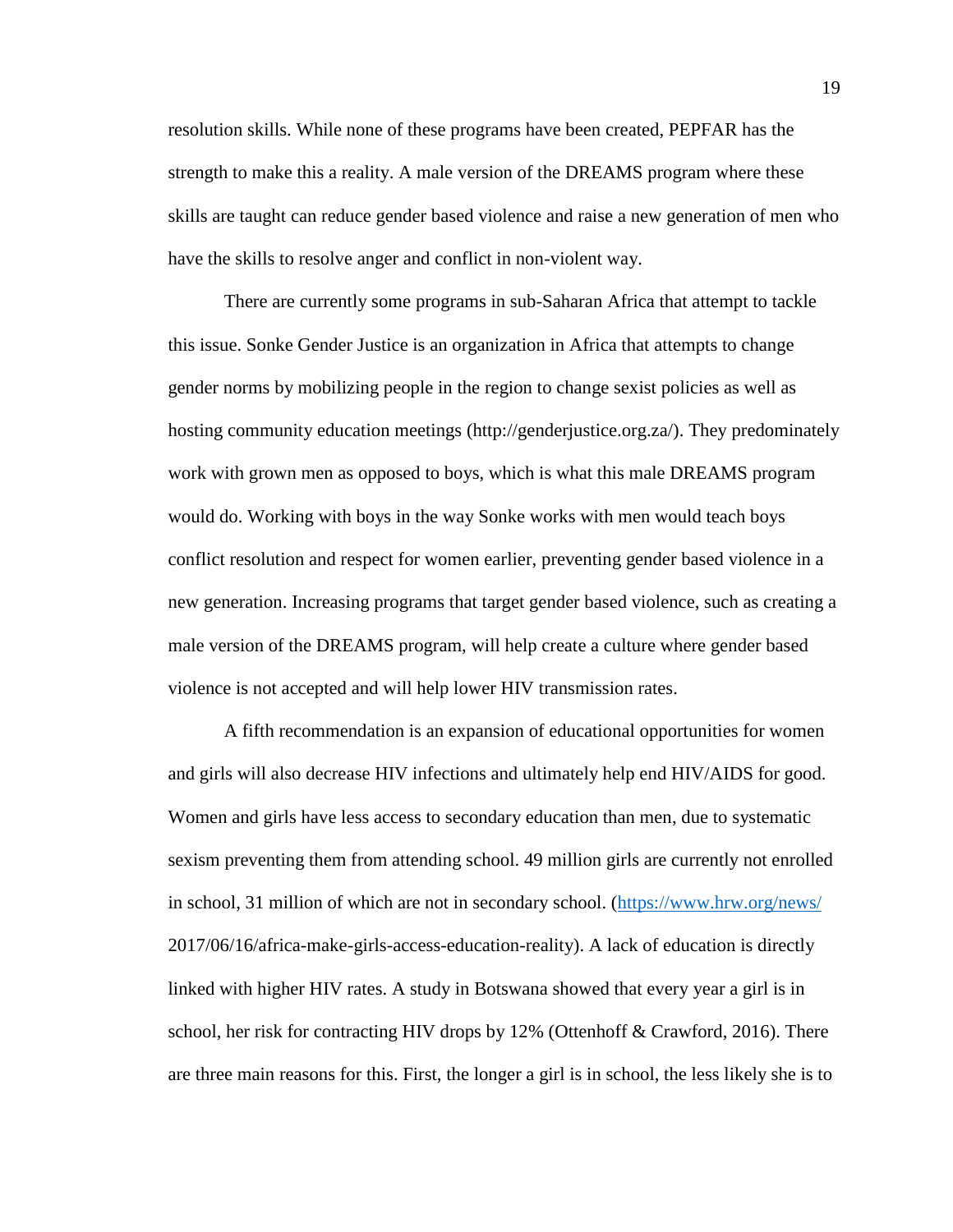become a child bride (UNAIDS, 2017c). This means that when she does enter a sexual relationship, she will be more likely to have the power to negotiate safe sex and prevent herself from contracting HIV.

Second, girls who attend school have more access to HIV prevention information, which means they know how to keep themselves safe if they choose to become sexually active (UNAIDS, 2017c). A solid education also ensures a stable economic future, which helps women stay HIV free. For every year of school, a girl will earn 15% more in her lifetime (UNAIDS, 2017c). This has a great impact on HIV rates. An uneducated woman has few choices to earn money. Many turn to transactional sex in order to support themselves and their families. This leads to risky sexual behaviors that can increase their likelihood of contracting HIV (Sia, Onadja, Hajizadeh, Heymann, Brewer, & Nandi, 2016).). Education leads a girl be HIV free will she is in school and provides her the knowledge and employment opportunities to keep her HIV free as an adult. In order to reduce HIV transmission, and end HIV/AIDS by 2030, PEPFAR and other programs should focus on making sure all girls in sub-Saharan Africa stay in school for as long as possible.

The main reason girls leave school is to be married. In the African continent, twenty countries allow marriage under the age of 18 and in those countries where underage marriage is illegal, there is little to no enforcement of the law (https://www.hrw.org/news/2017/06/16/africa-make-girls-access-education-reality). This is mainly due to poor training and numbers of police enforcement and lack of documentation of people's ages. Therefore, like with gender based violence, a systematic change needs to occur to increase awareness around how underage marriage is harmful to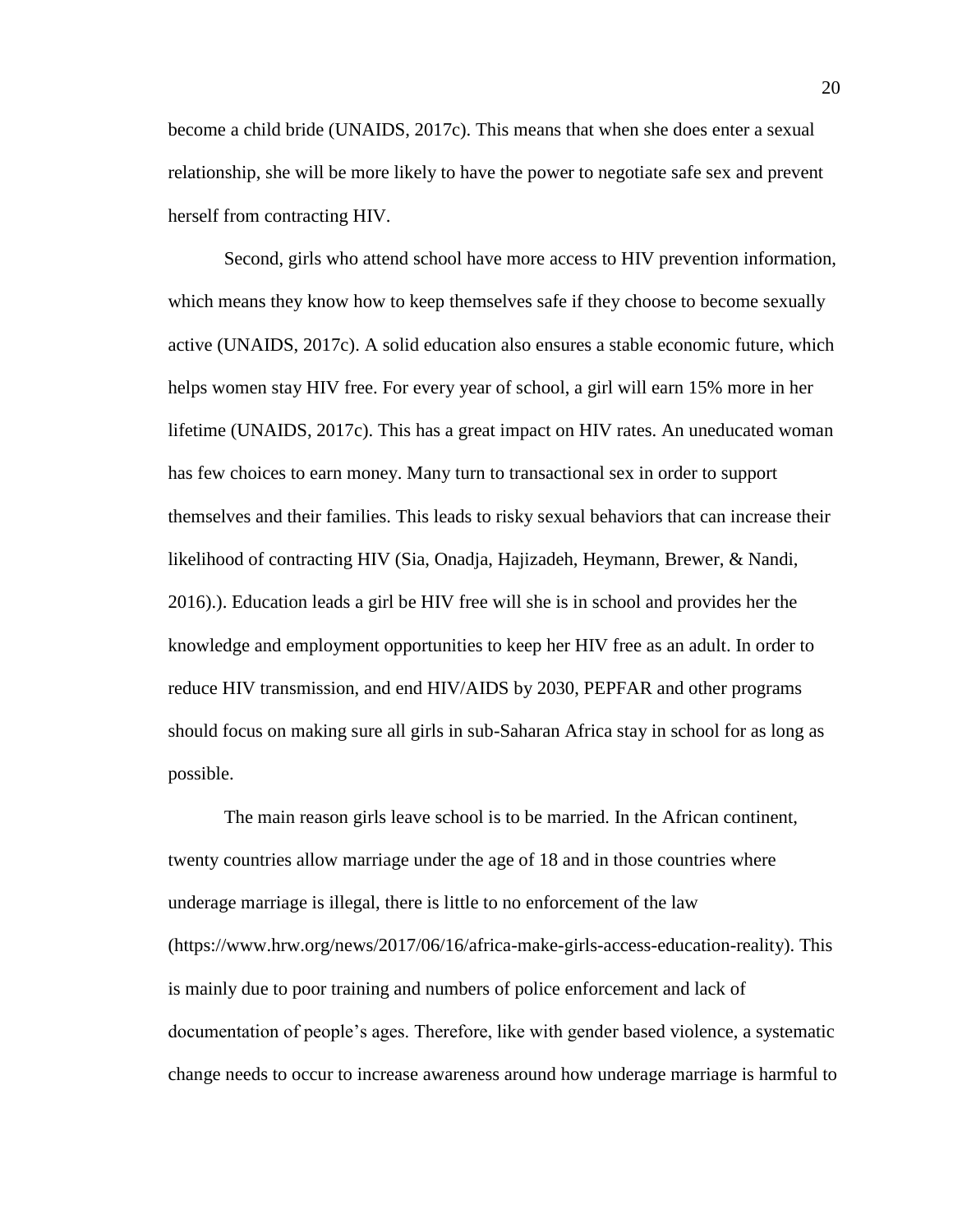both the girls and society as a whole. An approach similar to what Sonke is doing with gender based violence, community education and advocacy, could help change both the laws and culture around education in sub-Saharan Africa. It is important to remember that many of these girls are married because they are seen as a financial burden on their parents. Likewise, one has to pay for secondary school in African nations, which is an additional financial burden. Sub-Saharan Africa is one of the poorest regions in the world. If free public school can be created, it would pave the road for more girls to attend secondary school. An increase in educational opportunities for girls in sub-Saharan Africa would lead to a decrease in HIV transmission, which will help get the epidemic under control by 2030.

#### <span id="page-24-0"></span>**Men**

In order to reduce HIV transmission in women, men need to be tested for HIV at higher rates through the use of discrete home testing services. While women and girls are more likely to be infected with HIV than men, men are less likely to receive ARV treatment and testing for HIV than women. In fact, only 40% of men who are HIV positive in sub-Saharan Africa are on ARV treatment (WHO, 2016). So, while only 40% of HIV positive men are on ARVs, the percentage of HIV positive women on ARVs is unknown. This suggests that world health agencies are not keeping track of their treatment rates because women are being treated at a higher rate than men. Likewise, only 30% of all HIV testing preformed in the region is performed on men (WHO, 2016). Therefore, discrete testing services, such as home testing, should be increased in order to get more men tested and treated for HIV.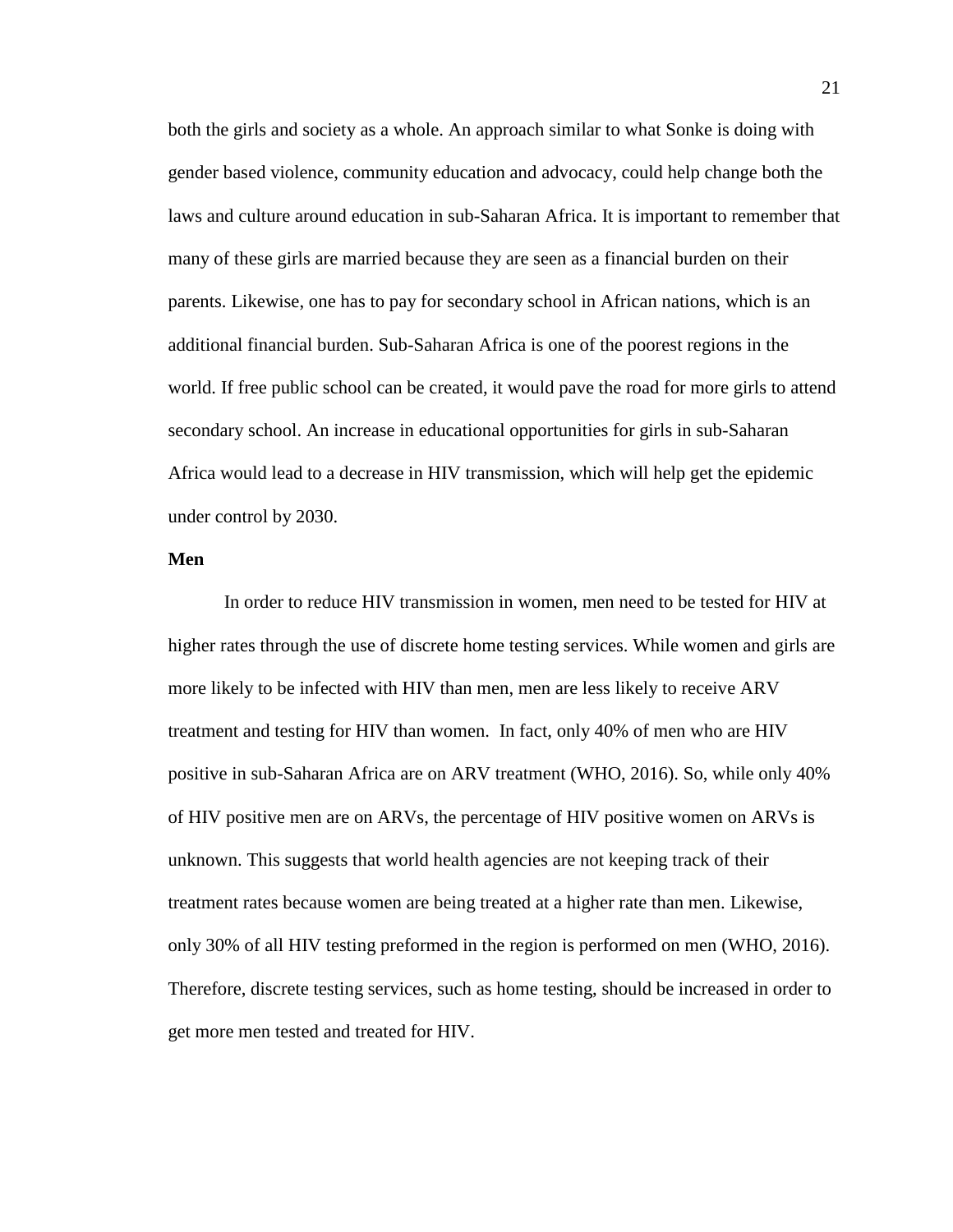These low rates of testing and ARV use for men in SSA create two issues. First, this greatly affects the 90-90-90 plan by 2020. If men are not being tested, they cannot be treated, and if they are not treated, they cannot be virally suppressed. This will throw off the 90-90-90 goals set by the United Nations. Second, if men are unaware of their HIV status and are not being treated, they may unknowingly pass HIV to their female sexual partners, which will also greatly affect the 90-90-90 goals. One way to help this issue is for PEPFAR and other programs to increase testing and treatment procedures that are aimed at men. Men are less likely to be tested, and ultimately treated, due to the social stigma still associated with a positive HIV status.

Discrete testing programs, such as home testing, could increase rates of HIV testing and treatment for men. In Kenya, the government created a program where people could order HIV testing kits that are sent to their homes. They receive their diagnosis immediately, without having to go to the doctor's office. This program increased the number of people who were tested annually from 860,000 in 2008 to 6.4 million in 2013 (Mahon, 2017). While men would still need to go to a doctor's office to get a prescription for ARV treatment, knowing their status is still a powerful thing. If a man were to choose not to get treatment, they could choose to use a condom when having sex or they could ask their female partner to be placed on PrEP. The lack of male testing and treatment is a serious threat to both men's and women's health as well as ending HIV by 2030. If discrete testing programs were expanded, more men could be treated for HIV and transmission rates would decrease, allowing the world to meet its 2030 goal.

Another way men's health can play a role in ending HIV/AIDS by 2030 is through the use of preventive measures such as voluntary male circumcision (VMMC).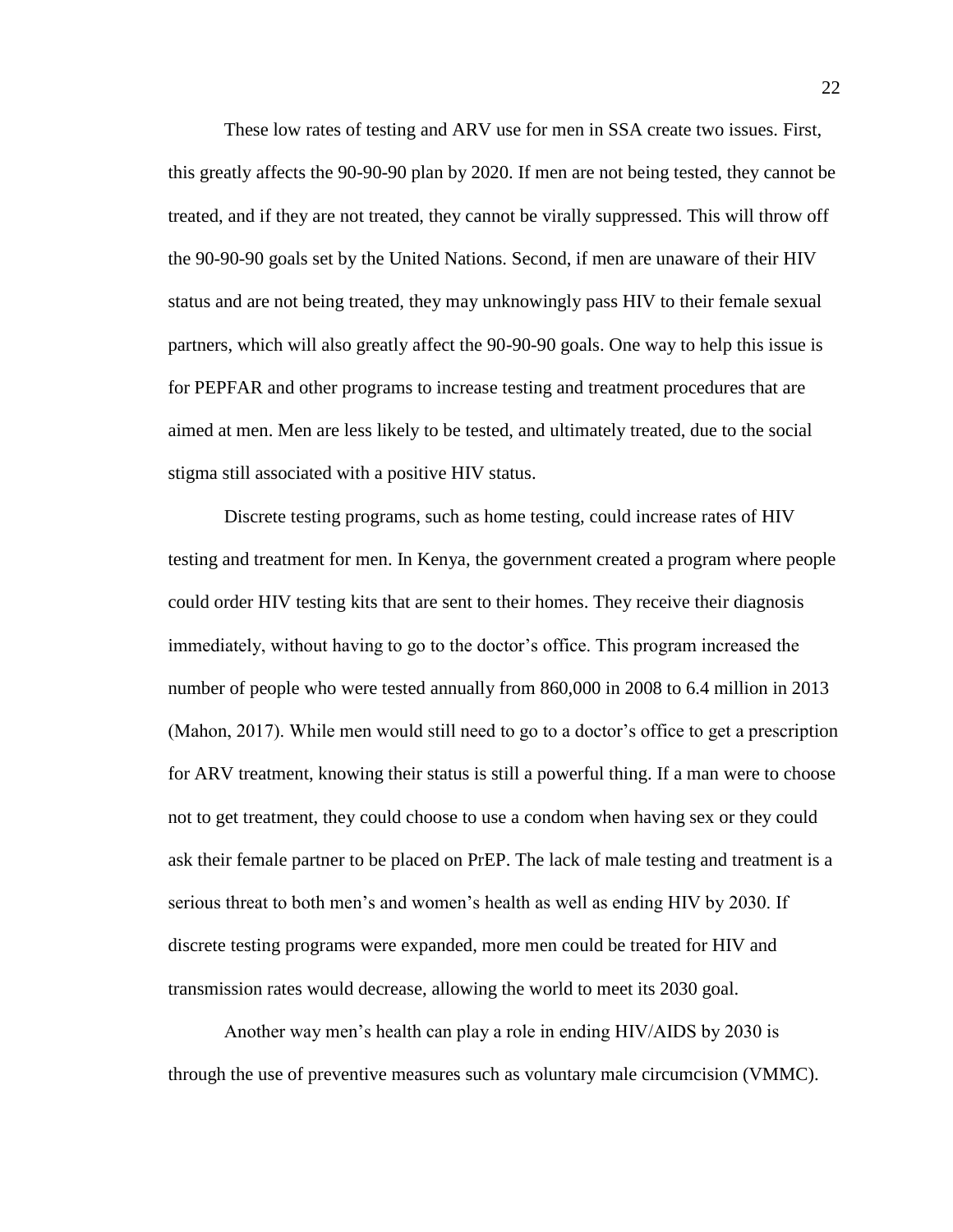VMMC is an inexpensive and one time preventive measure for HIV. It is relatively effective, cutting HIV transmission by about 60% (U.S. Department of State, 2017). The WHO first recommended this procedure to prevent HIV in 2007 (UNAIDS, 2014a). Since then, 11.7 million men and boys have been circumcised in sub-Saharan Africa through PEPFAR efforts (U.S. Department of State, 2017). VMMC is difficult as it faces cultural barriers. Circumcision is typically practiced by Westerners as it was originally part of the Jewish and Christian faith. Yet, by explaining its health benefits, it is starting to become more accepted in sub-Saharan Africa. Mainly adolescent boys between the ages of 10 and 14 years are the ones receiving the procedure but those ages 15 to 24 are also likely to receive it as well (U.S. Department of State, 2017). While this is progress, it does not solve the issue of HIV transmission during cross generational sex, which causes infection in many young women. In order to combat this, PEPFAR and other programs need to work on targeted outreach to this population. Spreading the information of how it can prevent HIV transmission as well as the simplicity and low risk of the procedure can help break the cultural barriers. Increasing VMMC efforts will help reduce the rate of HIV infection in both men and women, meaning that the 2030 goal can be reached.

#### <span id="page-26-0"></span>**Funding Changes**

In order for these recommendations to be enacted, sufficient funding needs to be in place. This will mean increasing the funding available to fight HIV/AID in SSA. In 2015, approximately \$21 billion was used for HIV/AIDS prevention worldwide (WHO, 2016). This includes all funding for ARV treatment, educational programs, and medical procedures like VMMC. The WHO estimates that in order to reach the 90-90-90 goals, \$31 billion in yearly funding will be needed (WHO, 2016). This will require a \$10 billion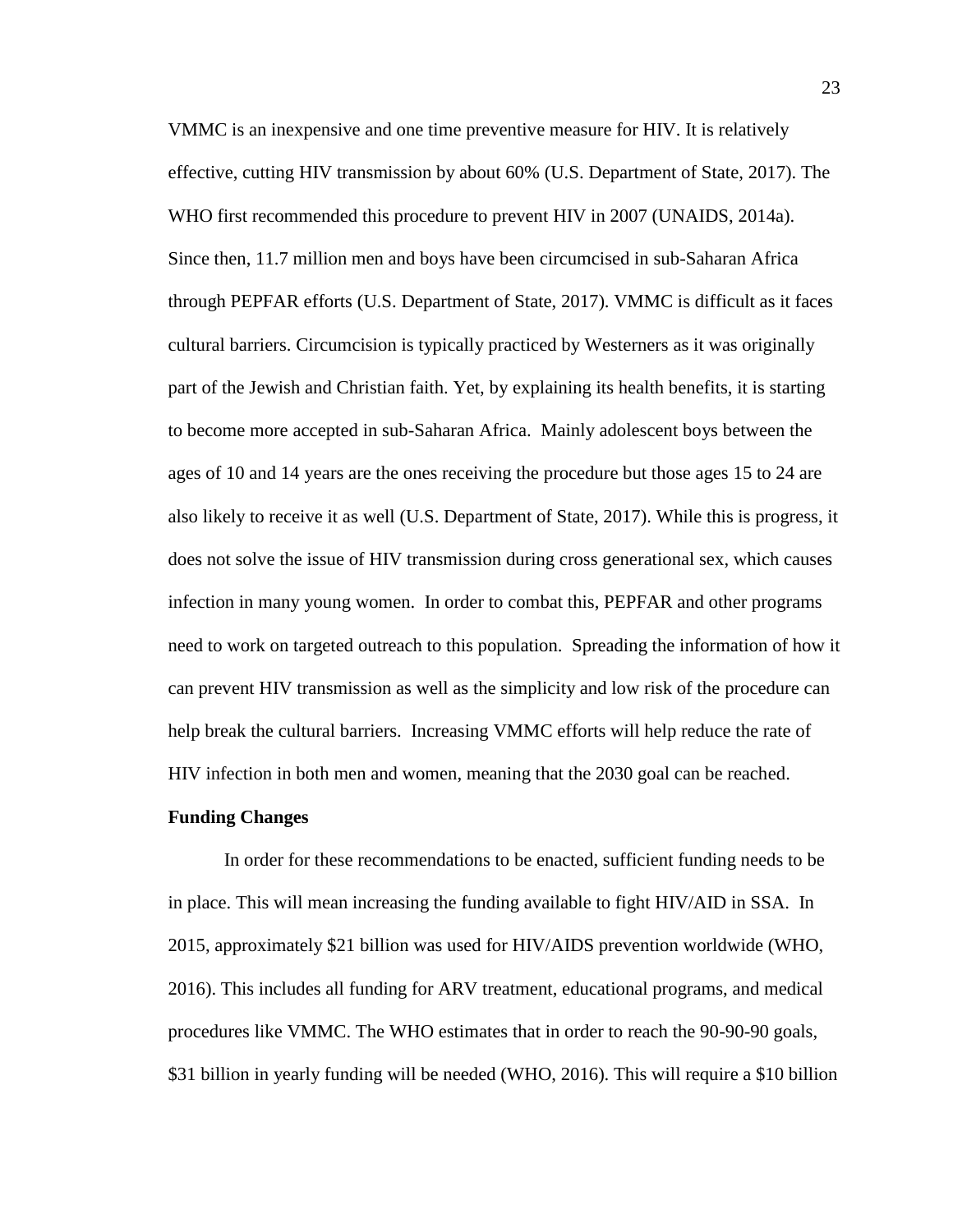increase in HIV/AIDS funding worldwide. While this is a significant amount of funding, after reaching the 2030 goal, the level of funding could be decreased to \$26.2 billion annually (WHO, 2016). The bulk of this funding would be spent on ARVs for those who are HIV positive. With fewer new HIV infections in the next generation, this funding level will be able to be gradually decreased over time. By increasing funding now, the world can effectively address HIV/AIDS in SSA and save itself from spending more in the future.

First, America must continue to be a leader in HIV/AIDS funding, as they have done since the start. In 2015, two thirds of all HIV/AIDS funding came from the US (Ottenhoff & Crawford, 2016). American leadership has encouraged other nations, namely the other G8 nations of Canada, the UK, France, Germany, Japan, Russia and Italy, to donate as well. When the Global Fund was first created in order to fight preventable diseases, including HIV/AIDS, Americans lead the way in donations and 37 other countries then contributed to the fund (Ottenhoff, Crawford, & Huie, 2017). In 2018, this leadership was at risk. President Trump created a budget plan that called for an 11% cut of the US State Department, which is the source of American foreign aid funding (Ottenhoff, Crawford, & Huie, 2017). This would have resulted in an \$800 million cut to PEPFAR and a \$225 million cut to the Global Fund. These cuts would have devastating effects in the fight against HIV/AIDS. If these proposed cuts went through, the decrease in funding would have lead to an additional 1.75 million new infections every year and there would be an additional 300,000 HIV/AIDS related deaths annually (Ottenhoff, Crawford, & Huie, 2017). In addition, 838,000 fewer people would be placed on ARVs for the first time, which would negatively affect the world reaching the 90-90-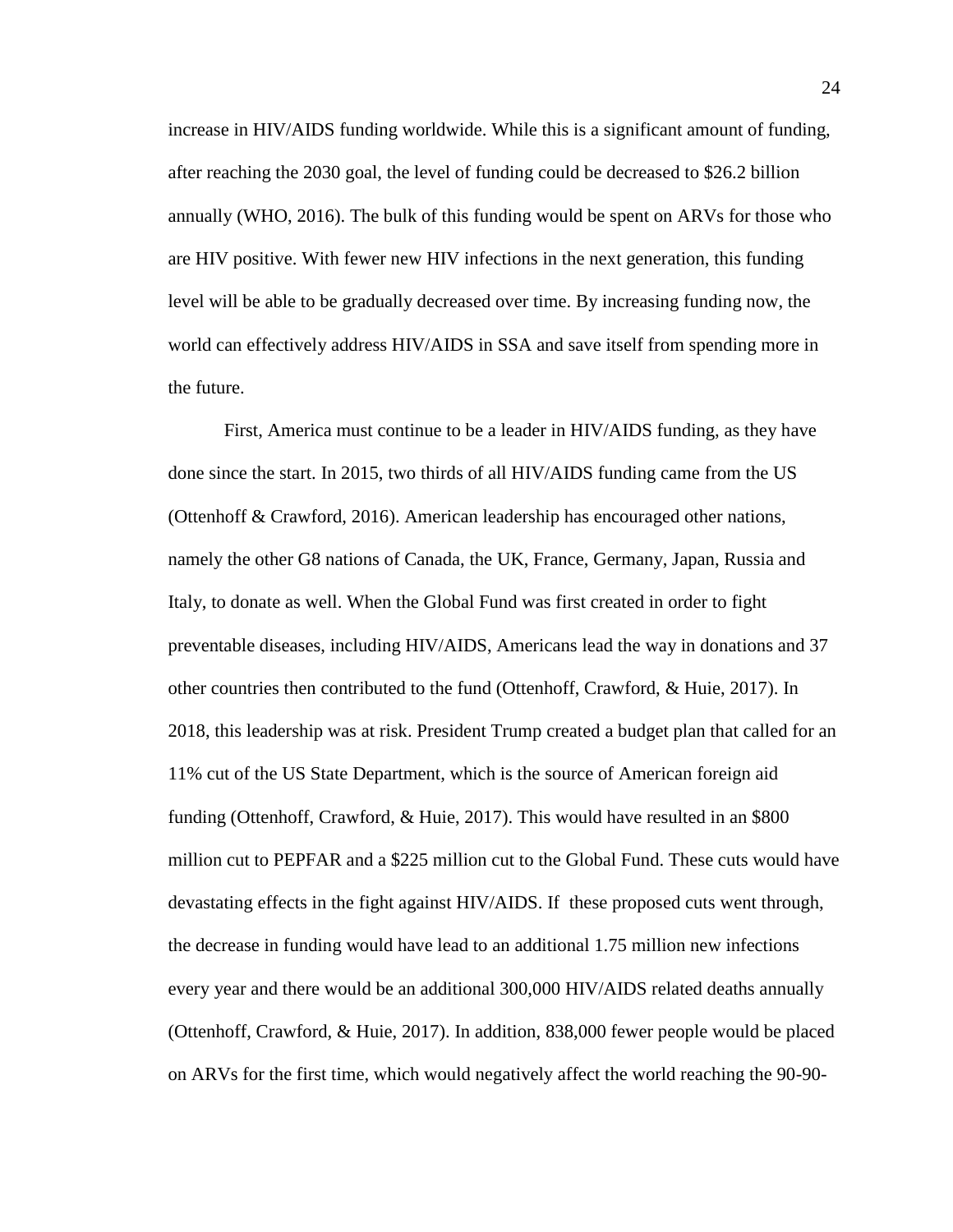90 goals by 2020. Sub-Saharan Africa would be the most affected by these cuts. South Africa, the world's most HIV infected nation, would receive a cut of 30% (Ottenhoff, Crawford, & Huie, 2017). It is estimated that the result in sub-Saharan Africa over the next 15 years would be 4 million deaths and 26 million new HIV infections. While this fiscal year there are no cuts to foreign aid, it could still happen in fiscal year 2019 and beyond, especially with the current "America first" tone of this admiration. It is critical that the US does not cut HIV/AIDS funding before 2030. If it does, the world will not reach the 90-90-90 goals and will not be HIV free by 2030.

In addition to the US maintaining its current funding levels, G7 nations will need to increase their spending for HIV/AIDS relief. In 2015, four key countries in the HIV/AIDS fight cut their funding. Japan and Germany cut their HIV/AIDS funding by a third (35% and 33% respectively). Along with these large cuts, Canada cut their HIV/AIDS funding by 28% and the UK by 12 % (Ottenhoff & Crawford, 2016). these are four of the wealthiest nations in the world and their funding is vital for ending HIV/AIDS by 2030. As there has been no significant economic crisis between since 2014, these nations have little excuse for these cuts and must increase their levels to that of 2014. While there is little research into why funding changes have occurred in these nations, it can be hypothesized that it could be due to the fading public interest in the HIV/AIDS fight. Many people believe that the crisis is under control around the world, but that is obviously not the case. G7 leadership will be needed if the US decided to cut its spending levels by 11% in FY2019. In order to close the funding gap, the UK, Canada, Germany, and Japan must return their funding to 2014 levels. That is, the UK needs to increase their funding by 12% and Canada by 28%. Japan and Germany, who had the steepest cuts,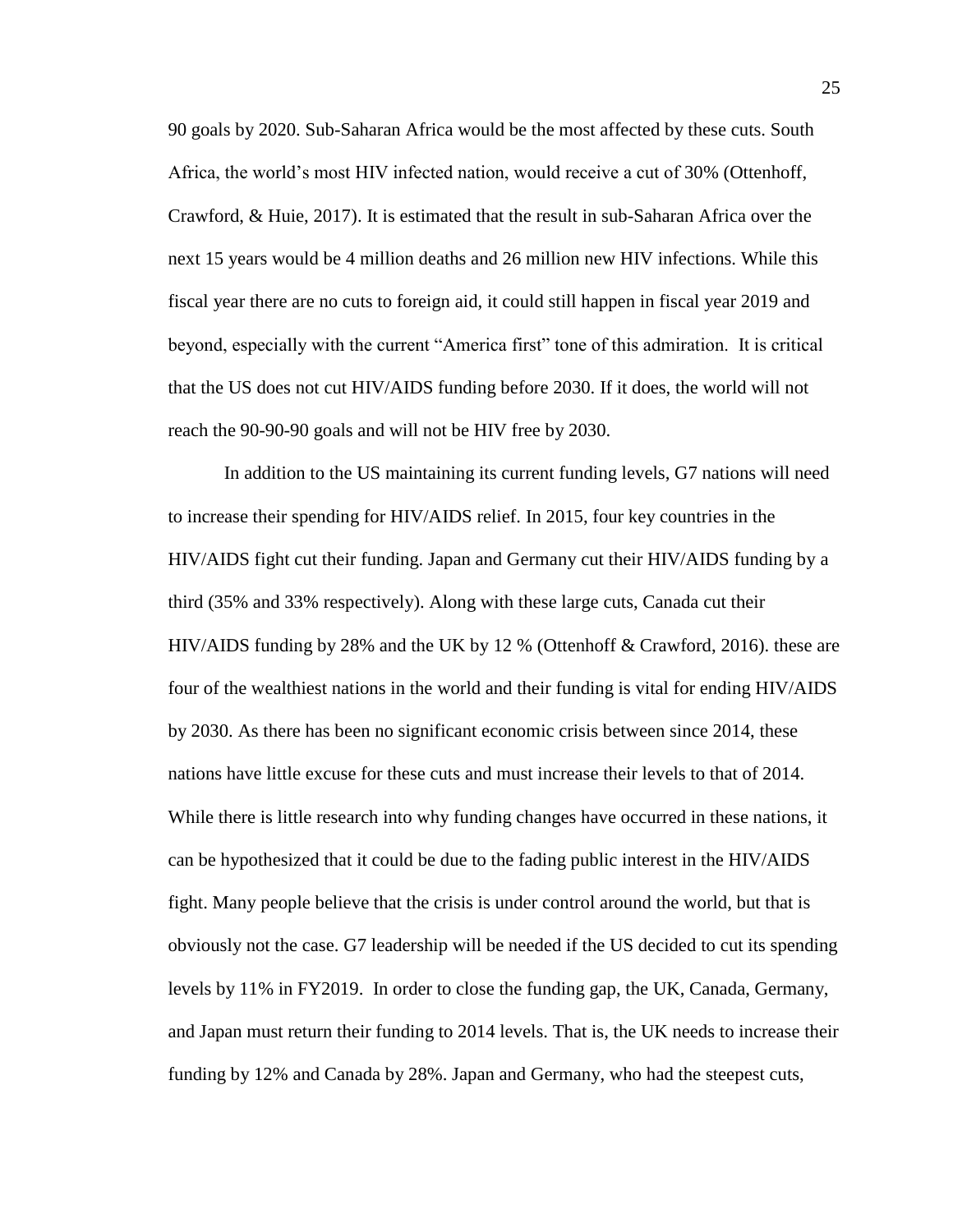need to increase theirs by 35% and 33% respectively. Increasing the funding from G8 countries that are not the US is an important step in closing the funding gap.

While high income nations are going to take the majority of the burden of funding for HIV/AIDS relief, in order to increase HIV/AIDS funding to \$31 billion annually, middle and low income countries must also increase their donations. When the HIV/AIDS epidemic was in its peak, SSA nations were unable to contribute to the fight as they were so economically damaged by the epidemic. Now that the epidemic has improved in many of these nations, they can start contributing more. In 2001, all members of the African Union pledged to spend 15% of their national budgets to fight HIV/AIDS (ONE Campaign, 2012). Yet as of 2012, 90% of them were still not at that spending level (ONE Campaign, 2012). The only nation who has reached the 15% mark is Tanzania. ONE has proposed some ideas for these nations to generate additional revenue that could be put towards HIV/AIDS. Special tax levies on things such as air travel, mobile phone usage, alcohol purchases, and income, for both individuals and corporations, can be used to fund the HIV/AIDS fight (UNAIDS, 2014a). Likewise, African nations with high levels of tourism, such as Rwanda or South Africa, can create special tourist taxes in order to generate revenue (UNAIDS, 2014a). It is possible for low and middle income nations to contribute more to the HIV/AIDS fight, and if they do the \$10 billion gap can be closed and AIDS can end by 2030.

#### **Conclusion**

<span id="page-29-0"></span>HIV/AIDS has caused devastation in the region of sub-Saharan Africa. At the height of the epidemic in 2003, 2.3 million people died in the region due to HIV/AIDS, deaths which could have been prevented with access to lifesaving ARVs. In response to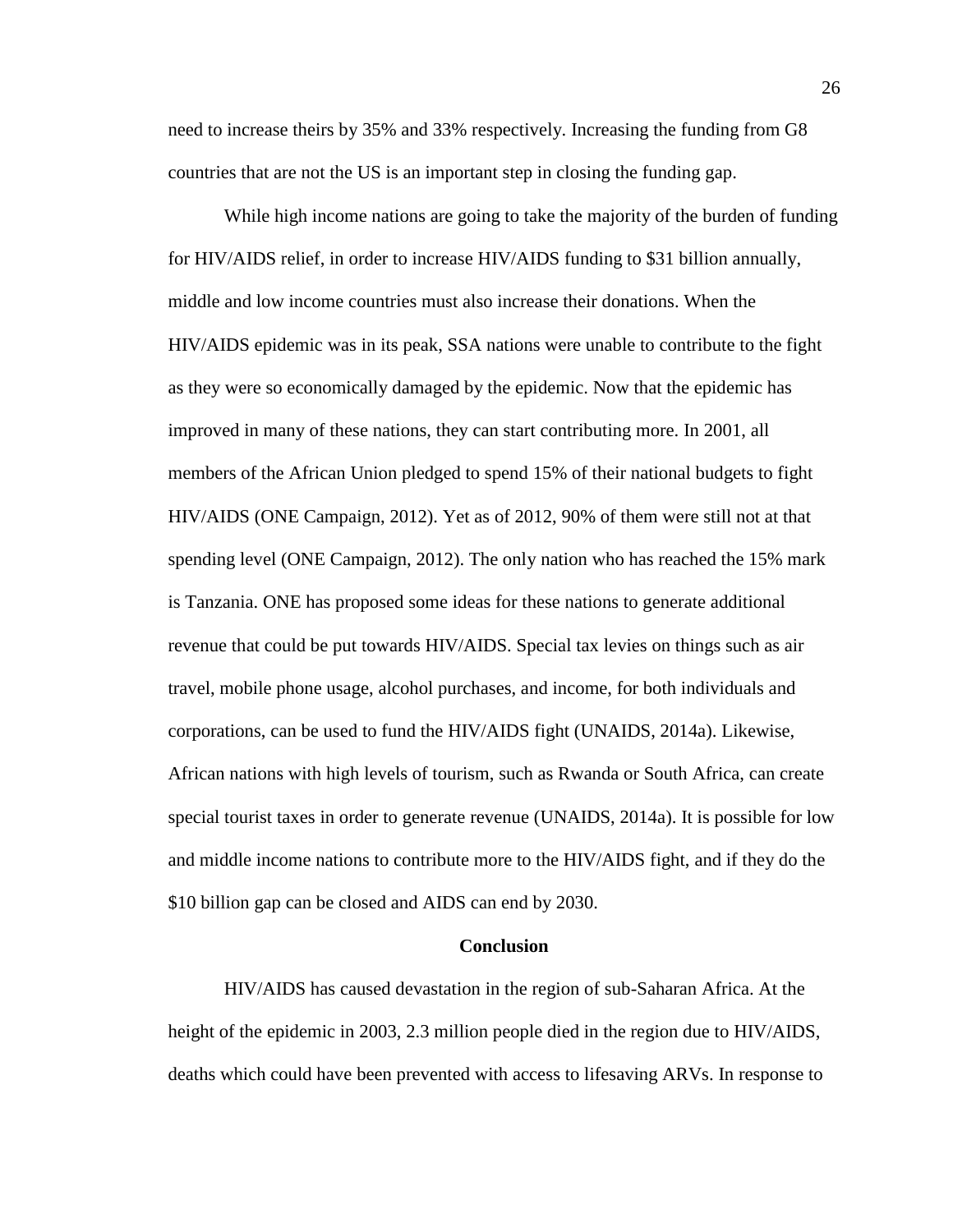this, the US created PEPFAR and soon sub-Saharan Africa was on the path to end the epidemic. The UN predicated that if by 2020 90% of the word knew their HIV status, were on ARV treatment if infected, and had a suppressed viral load if on treatment, HIV/AIDS could be eradicated by 2030. However, stagnation in aid in recent years has caused the world to be off track for these goals. Currently in sub-Saharan Africa, 76% of the population knows their status, 60% are on ARVs, and 50% are virally suppressed. While these numbers are higher than the 2003 numbers, they also reveal how slowly HIV/AIDS relief is moving towards the 90/90/90 goal. The UN plan requires an increase in the number of people placed on ARVs every year, yet since 2013 the number has remained flat-lined at two million new treatments annually. In order to increase these numbers, HIV/AIDS programs should target those who are most affected by the disease, young women and girls in sub-Saharan Africa. HIV/AIDS is the leading cause of death of reproductive aged women globally and in sub-Saharan Africa, women and girls ages 15 to 24 are three times likelier to get the disease than their male counter parts. If this age group was targeted for both treatment as well as prevention, treatment rates would go up and infection rates would go down, ultimately stopping the epidemic. This can be done through the increased use of ARVs and PrEP as well as interventions that assist with education and gender based violence issues. Likewise, helping men have a better access to ARVs and encouraging VMMC will help keep women in SSA HIV free. In order to make these changes, the US needs to continue to keep its current HIV funding levels while other nations must increase theirs. In order to end HIV/AIDS by 2030, women and girls in sub-Saharan Africa need to be the target of new HIV/AIDS programs, which will require major funding changes.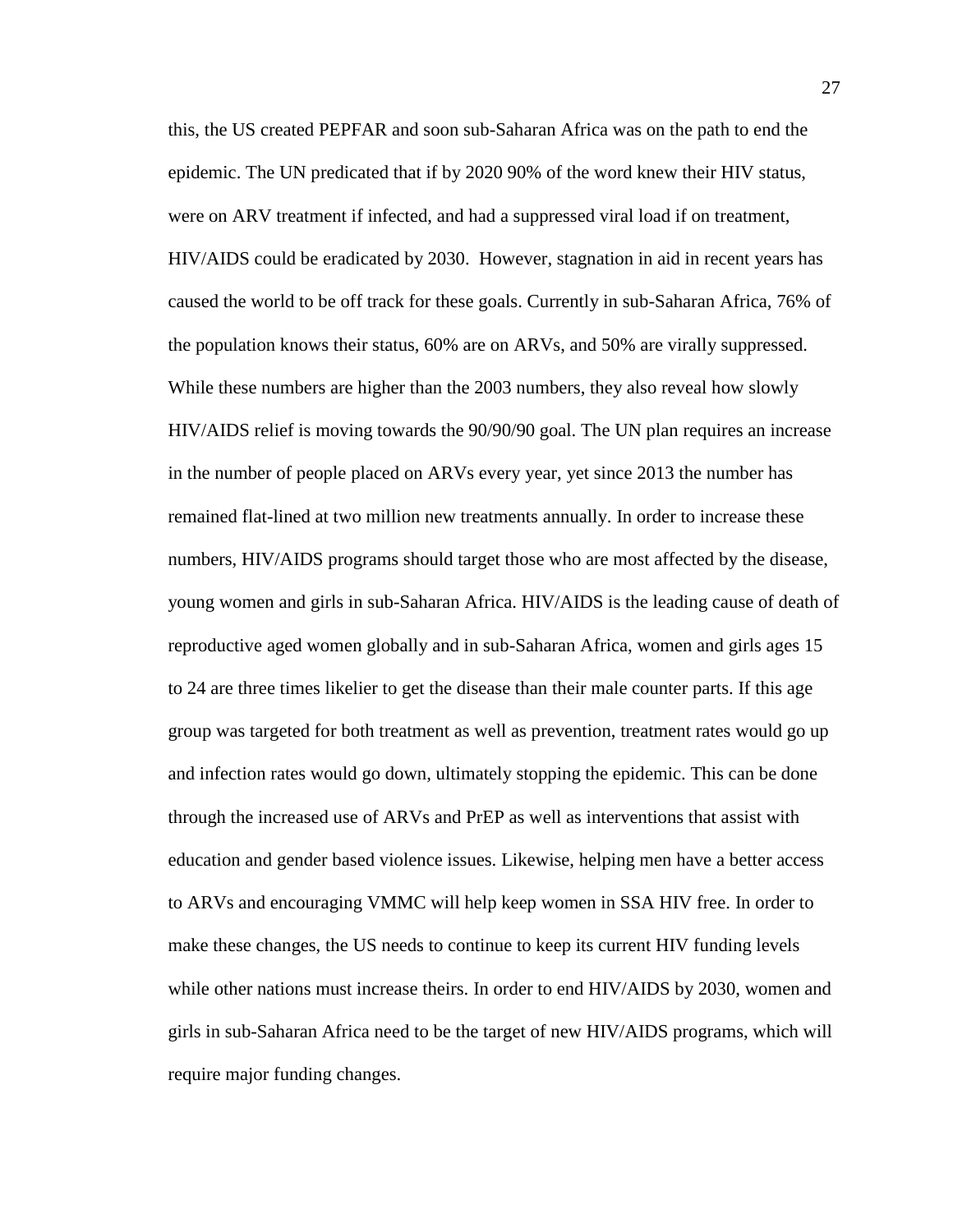#### **References**

- <span id="page-31-0"></span>Joint United Nations Programme on HIV/AIDS (UNAIDS) (2003). *AIDS Epidemic Update: December 2003.* Geneva: United Nations.
- Joint United Nations Programme on HIV/AIDS (UNAIDS). (2014a). *Fast Track: Ending the AIDS Epidemic by 2030.*
- Joint United Nations Programme on HIV/AIDS (UNAIDS). (2014b). *90-90-90: An ambitious treatment target to help end the HIV/AIDS epidemic.* Geneva: United Nations.
- Joint United Nations Programme on HIV/AIDS (UNAIDS). (2016). *Prevention Gap Report.* Geneva: United Nations.
- Joint United Nations Programme on HIV/AIDS (UNAIDS). (2017a). *Ending AIDS: Progress towards the 90-90-90 Targets.* Geneva: United Nations.
- Joint United Nations Programme on HIV/AIDS (UNAIDS). (2017b). *UNAIDS Data 2017.* Geneva: United Nations.
- Joint United Nations Programme on HIV/AIDS (UNAIDS). (2017c). *When Women Lead, Change Happens: Women Advancing the End of HIV/AIDS. Geneva: United Nations.*
- Mahon, C. (2017, May 10). Kenya begins mass roll-out of HIV self-testing and PrEP. Retrieved April 22, 2018, from<https://www.avert.org/news/kenya-begins-mass-roll-out-hiv-self> testing-and-prep
- The ONE Campaign. (2012). *The Beginning of the End: Tracking Global Commitments on AIDS*. Washington DC: The ONE Campaign.
- Ottenhoff, J. & Crawford, S. (2016). *Stuck in Neutral: Tracking the Global Response to HIV/AIDS, 2016* Washington DC: The ONE Campaign.
- Ottenhoff, J., Crawford, S., & Huie, E. (2017). *Red Ribbon or White Flag?: the Future of the U.S. Global AIDS Response.* Washington DC: The ONE Campaign.
- Sessions, M. (2011, July 26). Overview of the President's Emergency Plan for AIDS Relief (PEPFAR). Retrieved March 25, 2018, from https://www.cgdev.org/page/overview president's-emergency-plan-aids-relief-pepfar
- Sia, D., Onadja, Y., Hajizadeh, M., Heymann, J., Brewer, T., & Nandi, A. (2016). What explains gender inequalities in HIV/AIDS prevalence in sub-Saharan Africa? Evidence from the demographic and health surveys. *BMC Public Health, 16*, 2-18.
- Sonke Gender Justice. (n.d.). Retrieved from http://genderjustice.org.za/
- Tibasima, M. (2017, June 16). Africa: Make Girls' Access to Education a Reality. Retrieved April 22, 2018, from<https://www.hrw.org/news/2017/06/16/africa-make-girls-access> education-reality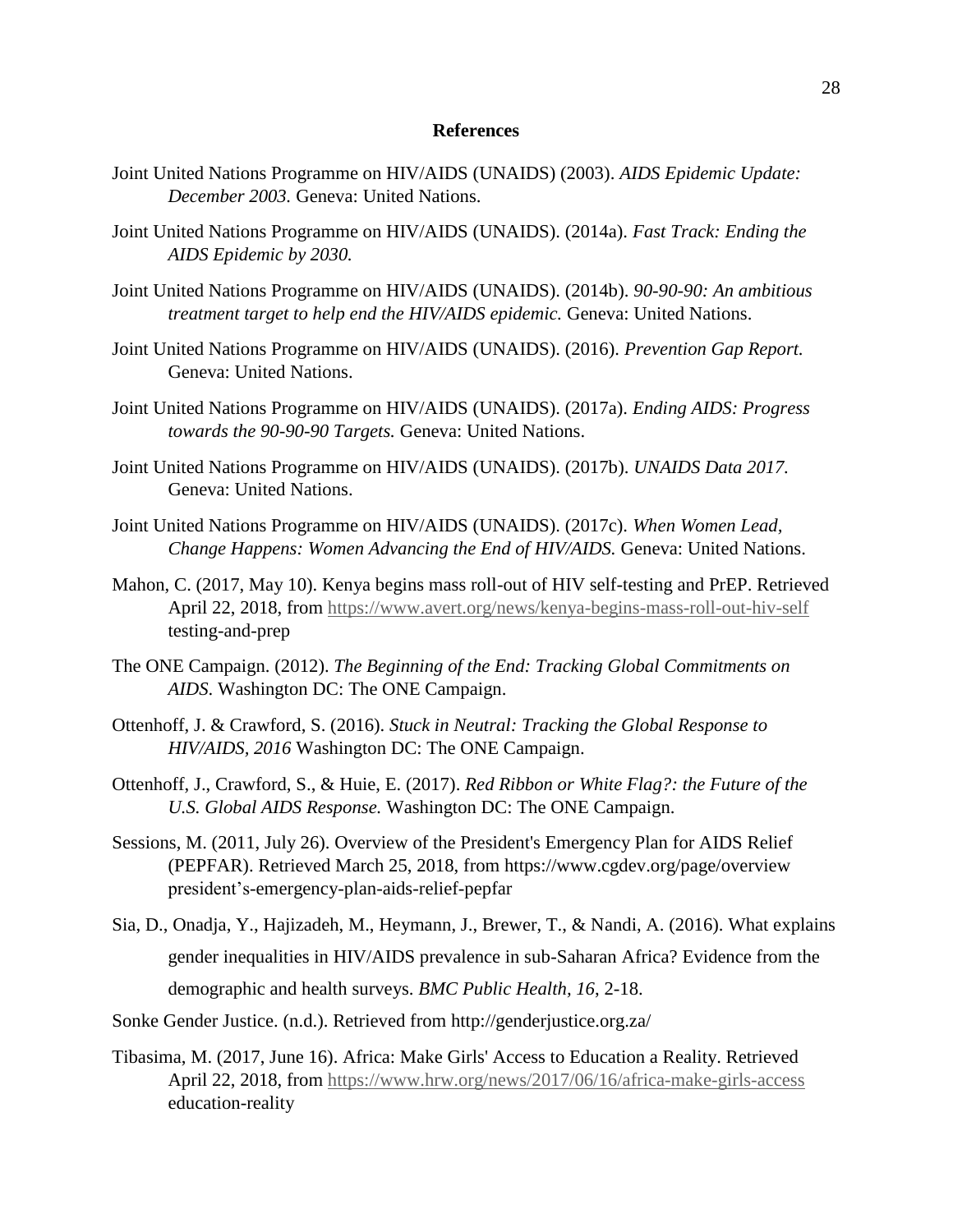- U.S. Agency for International Development. (2009). *A guide to programming: Gender-based violence prevention and response activities*. Washington, DC: U.S. Agency for International Development.
- U.S. Department of State. (2007*). The Power of Partnerships: The President's Emergency Plan for AIDS Relief*. Washington, DC: U.S. Department of State.
- U.S. Department of State. (2017*). PEPFAR: 2017 Report to Congress*. Washington, DC: U.S. Department of State.
- World Health Organization. (2016). Progress Report 2016: Prevent HIV, Test and Treat All. Geneva: World Health Organization.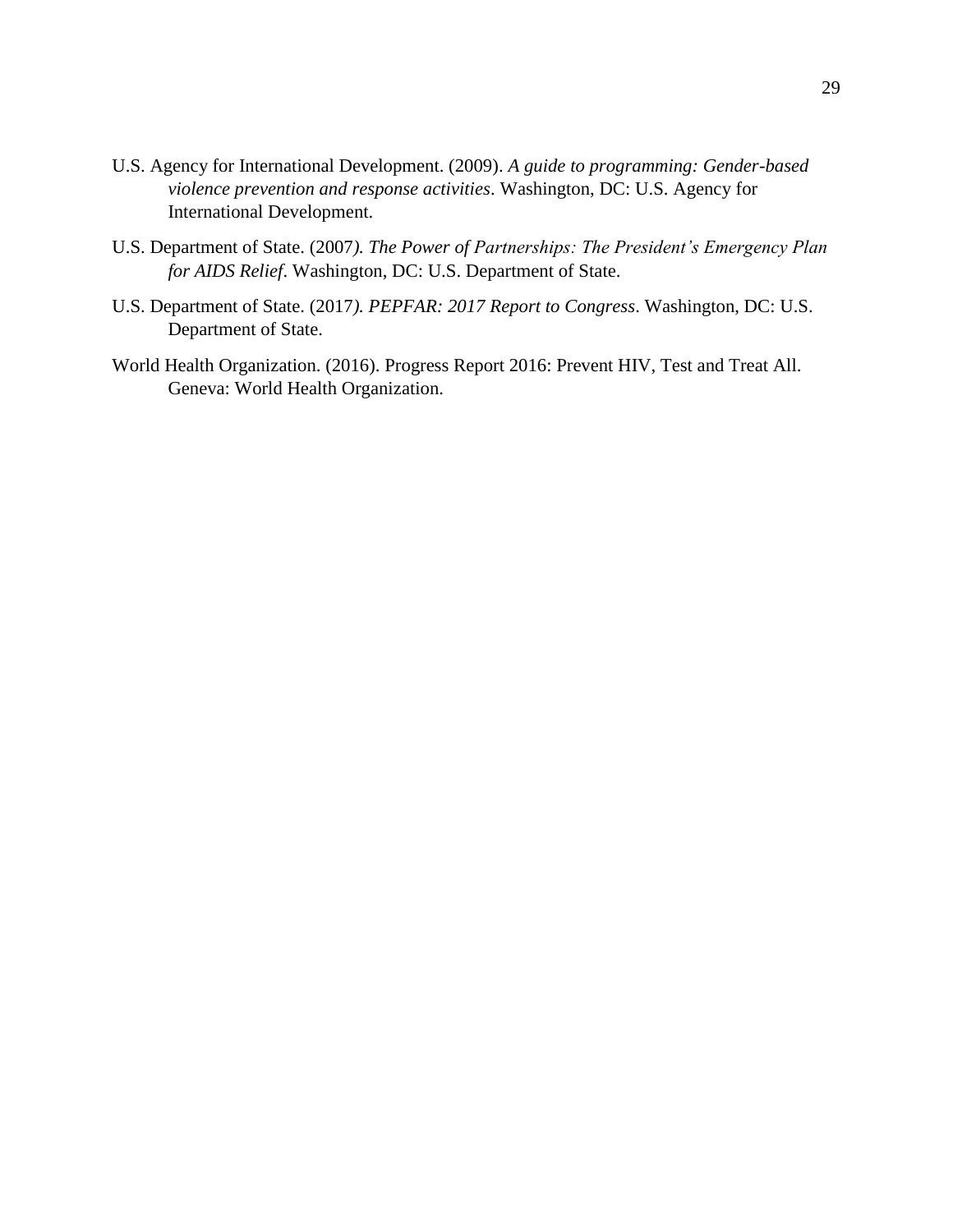# **Appendix A**

## Table 1

Findings

<span id="page-33-0"></span>

| Agency        | Date     | Funded by | Regions<br>used                                                             | Methodology                                                                                                                   | Data Included                                                                       | Data by<br>Gender? | Data by age? | Recommendations                                                                                                                |
|---------------|----------|-----------|-----------------------------------------------------------------------------|-------------------------------------------------------------------------------------------------------------------------------|-------------------------------------------------------------------------------------|--------------------|--------------|--------------------------------------------------------------------------------------------------------------------------------|
| <b>UNAIDS</b> | 2003     | <b>UN</b> | Sub-<br>Saharan<br>Africa                                                   | Uses data<br>collected<br>from<br>pregnant<br>women at<br>HIV clinics to<br>make<br>predications<br>for regions as<br>a whole | <b>HIV</b><br>prevalence<br>Infection<br>rates<br>Death rates<br>Treatment<br>rates | yes                | yes          |                                                                                                                                |
| <b>UNAIDS</b> | 2016     | <b>UN</b> | Eastern<br>and<br>Southern<br>Africa<br>Western<br>and<br>Central<br>Africa | Uses data<br>collected<br>from<br>pregnant<br>women at<br>HIV clinics to<br>make<br>predications<br>for regions as<br>a whole | <b>HIV</b><br>prevalence<br>Infection<br>rates<br>Treatment<br>Rates<br>Death rates | yes                | yes          | Combat gender<br>based violence<br>Better sexual<br>education and<br>condom access<br>economic<br>opportunities<br><b>VMMC</b> |
| <b>UNAIDS</b> | 2017a UN |           | Eastern<br>and                                                              | Uses data<br>collected                                                                                                        | <b>HIV</b><br>prevalence                                                            | yes                | yes          |                                                                                                                                |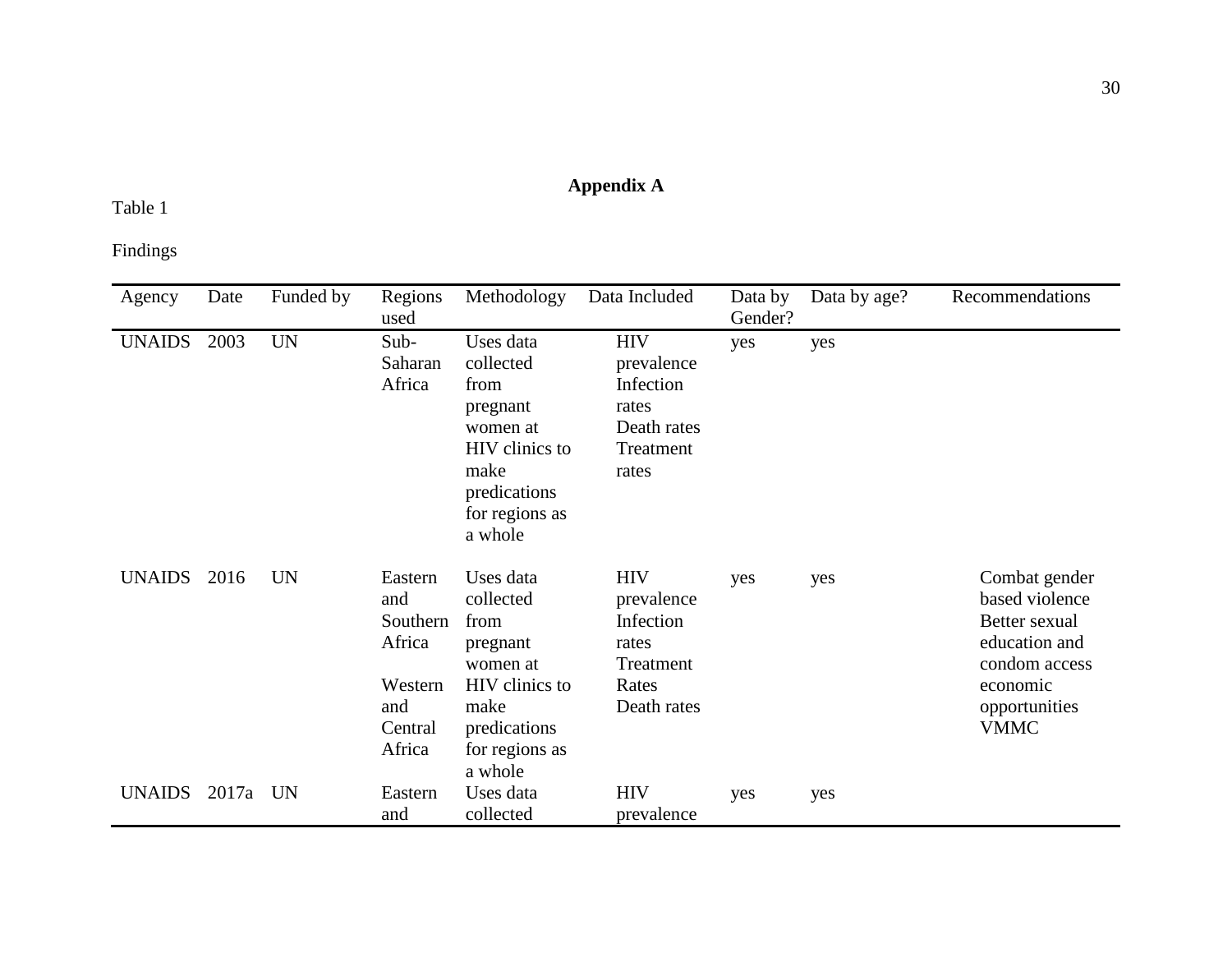| Agency        | Date     | Funded by | Regions<br>used    | Methodology                    | Data Included                   | Data by<br>Gender? | Data by age? | Recommendations |
|---------------|----------|-----------|--------------------|--------------------------------|---------------------------------|--------------------|--------------|-----------------|
|               |          |           | Southern<br>Africa | from<br>pregnant<br>women at   | Infection<br>rates<br>Treatment |                    |              |                 |
|               |          |           | Western<br>and     | HIV clinics to<br>make         | Rates<br>Death rates            |                    |              |                 |
|               |          |           | Central            | predications                   | Adherence                       |                    |              |                 |
|               |          |           | Africa             | for regions as<br>a whole      | Rates                           |                    |              |                 |
|               |          |           |                    |                                | Rates of<br>those who           |                    |              |                 |
|               |          |           |                    |                                | know their                      |                    |              |                 |
| <b>UNAIDS</b> | 2017b UN |           | Eastern            | Uses data                      | <b>HIV</b> status<br><b>HIV</b> | yes                | yes          |                 |
|               |          |           | and                | collected                      | prevalence                      |                    |              |                 |
|               |          |           | Southern           | from                           | Infection                       |                    |              |                 |
|               |          |           | Africa             | pregnant<br>women at           | rates<br>Treatment              |                    |              |                 |
|               |          |           | Western            | HIV clinics to                 | Rates                           |                    |              |                 |
|               |          |           | and                | make                           | Death rates                     |                    |              |                 |
|               |          |           | Central<br>Africa  | predications<br>for regions as | Adherence<br>Rates              |                    |              |                 |
|               |          |           |                    | a whole                        | Rates of                        |                    |              |                 |
|               |          |           |                    |                                | those who                       |                    |              |                 |
|               |          |           |                    |                                | know their<br><b>HIV</b> status |                    |              |                 |
| <b>UNAIDS</b> | 2017c UN |           | Eastern            | Not given                      | Death rates                     | yes                | yes          | Combat gender   |
|               |          |           | and                |                                | in women                        |                    |              | based violence  |
|               |          |           | Southern<br>Africa |                                | Prevalence<br>in women          |                    |              |                 |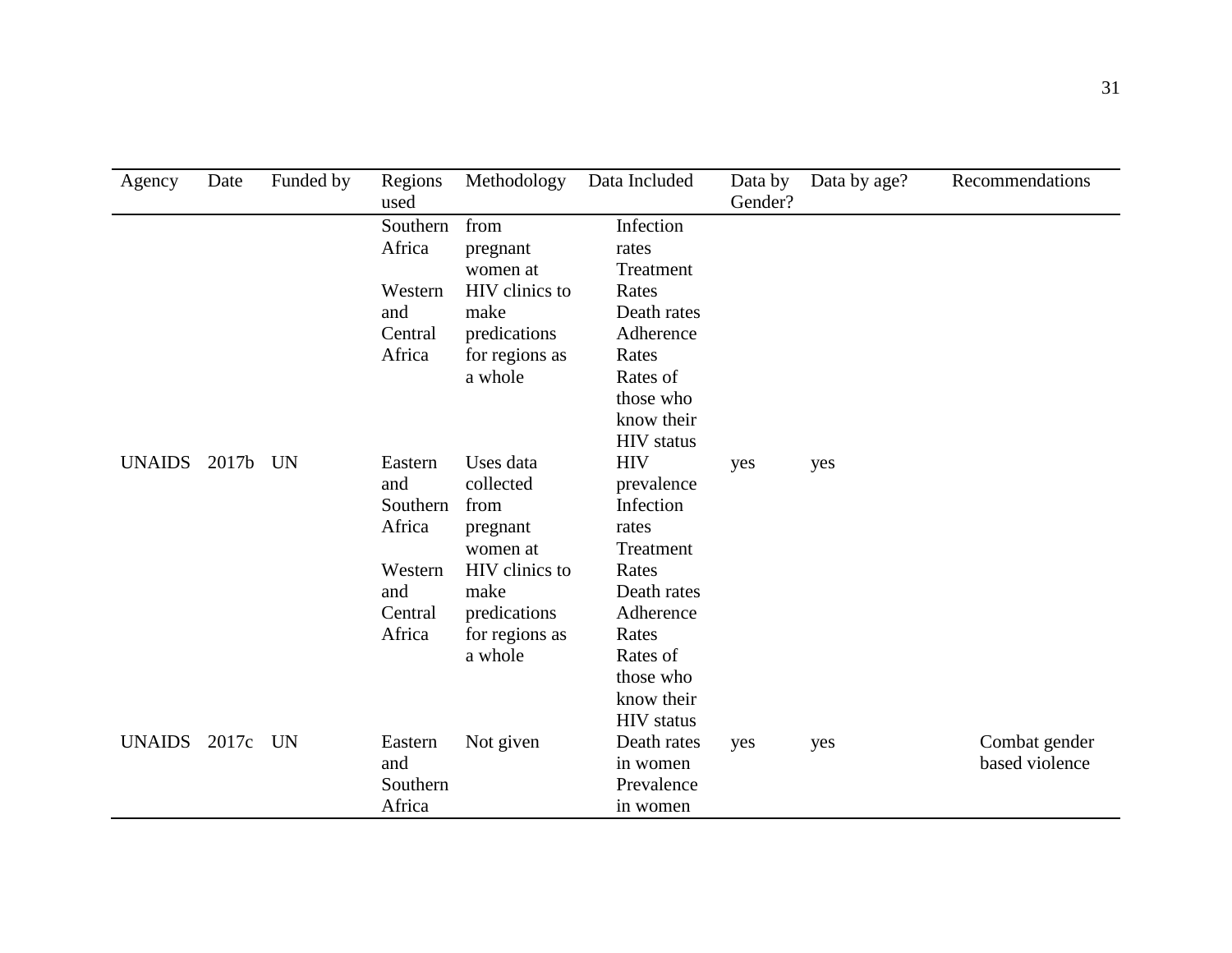| Agency        | Date     | Funded by | Regions<br>used                                                             | Methodology | Data Included                                                                             | Data by<br>Gender? | Data by age? | Recommendations                                                                                                                                                        |
|---------------|----------|-----------|-----------------------------------------------------------------------------|-------------|-------------------------------------------------------------------------------------------|--------------------|--------------|------------------------------------------------------------------------------------------------------------------------------------------------------------------------|
|               |          |           | Western<br>and<br>Central<br>Africa                                         |             | Treatment<br>rates in<br>women,<br>namely<br>pregnant and<br>nursing<br>women             |                    |              | Increase in<br>women's<br>education<br>More women in<br>leadership roles                                                                                               |
| <b>UNAIDS</b> | 2014a UN |           | Eastern<br>and<br>Southern<br>Africa<br>Western<br>and<br>Central<br>Africa | Not given   | Treatment<br>rates<br><b>New</b><br>infection<br>rates<br>Death rates<br>Funding<br>rates | yes                | yes          | Increase in<br>number of people<br>on ARVs<br>Outreach to high<br>risk populations<br>Increase in<br><b>HIV/AIDS</b><br>funding                                        |
| <b>UNAIDS</b> | 2014b    | UN        | Eastern<br>and<br>Southern<br>Africa<br>Western<br>and<br>Central<br>Africa | Not given   | Death rates<br>Infection<br>rates<br>Treatment<br>rates                                   | Yes                | Yes          | Removing<br>discriminatory<br>laws that impede<br>testing and<br>treatment<br>services<br>More sexual<br>education for<br>young people<br><b>Treat All</b><br>Approach |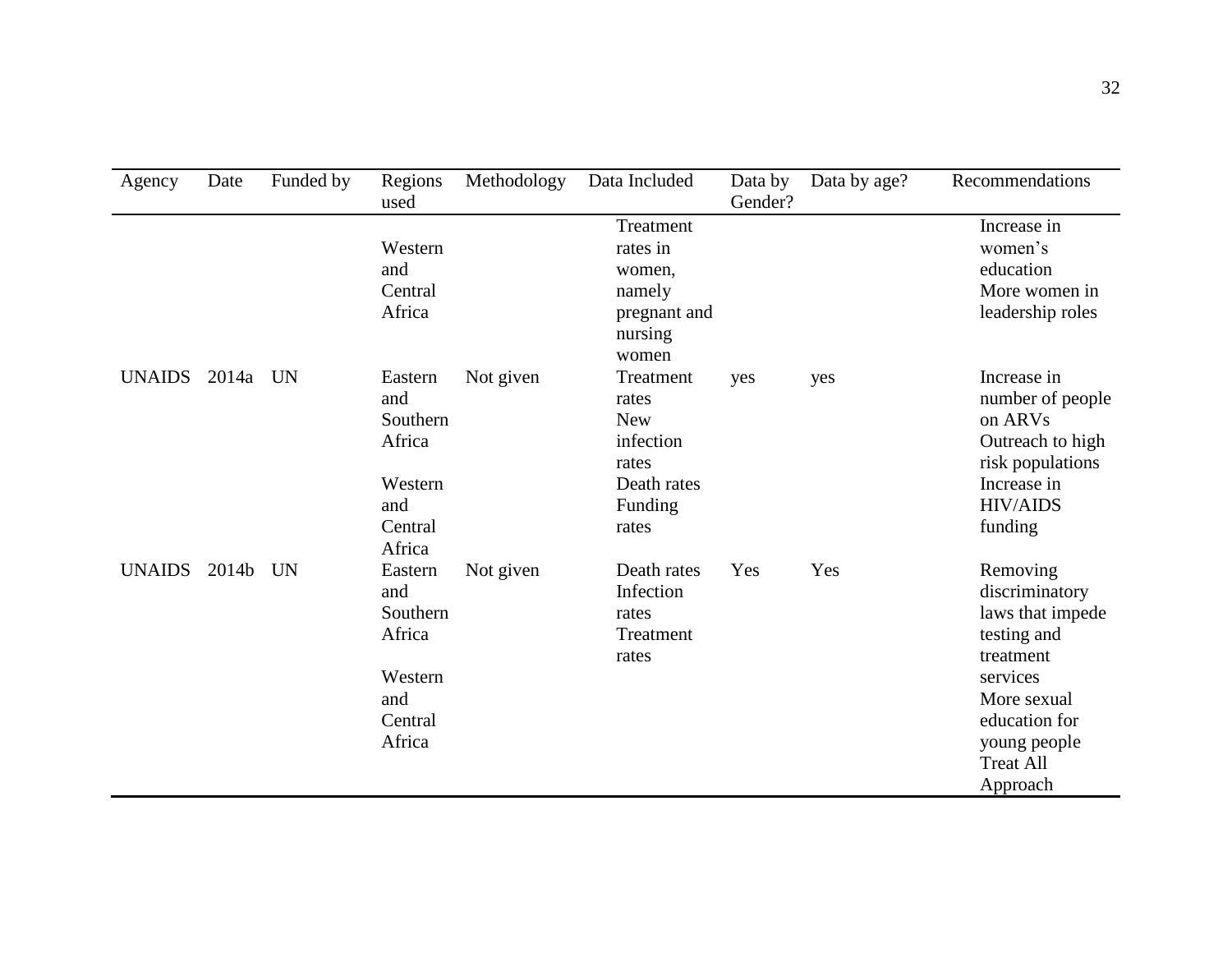| Agency     | Date | Funded by                                                                           | Regions<br>used           | Methodology                                                                                                                                                | Data Included                                                                                                                    | Data by<br>Gender? | Data by age?   | Recommendations                                                                                                          |
|------------|------|-------------------------------------------------------------------------------------|---------------------------|------------------------------------------------------------------------------------------------------------------------------------------------------------|----------------------------------------------------------------------------------------------------------------------------------|--------------------|----------------|--------------------------------------------------------------------------------------------------------------------------|
|            |      |                                                                                     |                           |                                                                                                                                                            |                                                                                                                                  |                    |                | Free ARVs and<br>testing<br>PrEP<br><b>VMMC</b>                                                                          |
| <b>ONE</b> | 2012 | ONE is a<br>non-profit<br>organization<br>funded<br>through<br>private<br>donations | Sub-<br>Saharan<br>Africa | Uses data<br>from<br>UNAIDS, the<br>Kaiser<br>Family<br>Foundation,<br>and public<br>donation<br>records to see<br>progression<br>of HIV/AIDS<br>over time | <b>PMTCT</b><br>rates<br><b>HIV</b><br>infection<br>rates<br>Treatment<br>rates<br>Funding                                       | Yes                | Yes            | Increase in<br>funding<br>Increase on<br>treatment                                                                       |
| <b>ONE</b> | 2016 | ONE is a<br>non-profit<br>organization<br>funded<br>through<br>private<br>donations | Sub-<br>Saharan<br>Africa | Uses data<br>from<br><b>UNAIDS</b> to<br>look at<br>current<br>trajectories<br>and what if<br>scenarios of<br>treatment and<br>funding                     | Current<br>funding<br>trends<br>Future<br>funding<br>predications<br>Infection<br>rates in men<br>vs women<br>Treatment<br>rates | Yes                | N <sub>o</sub> | More focused<br>prevention for<br>women and girls<br>More people<br>every year on<br><b>ARVs</b><br>Increased<br>funding |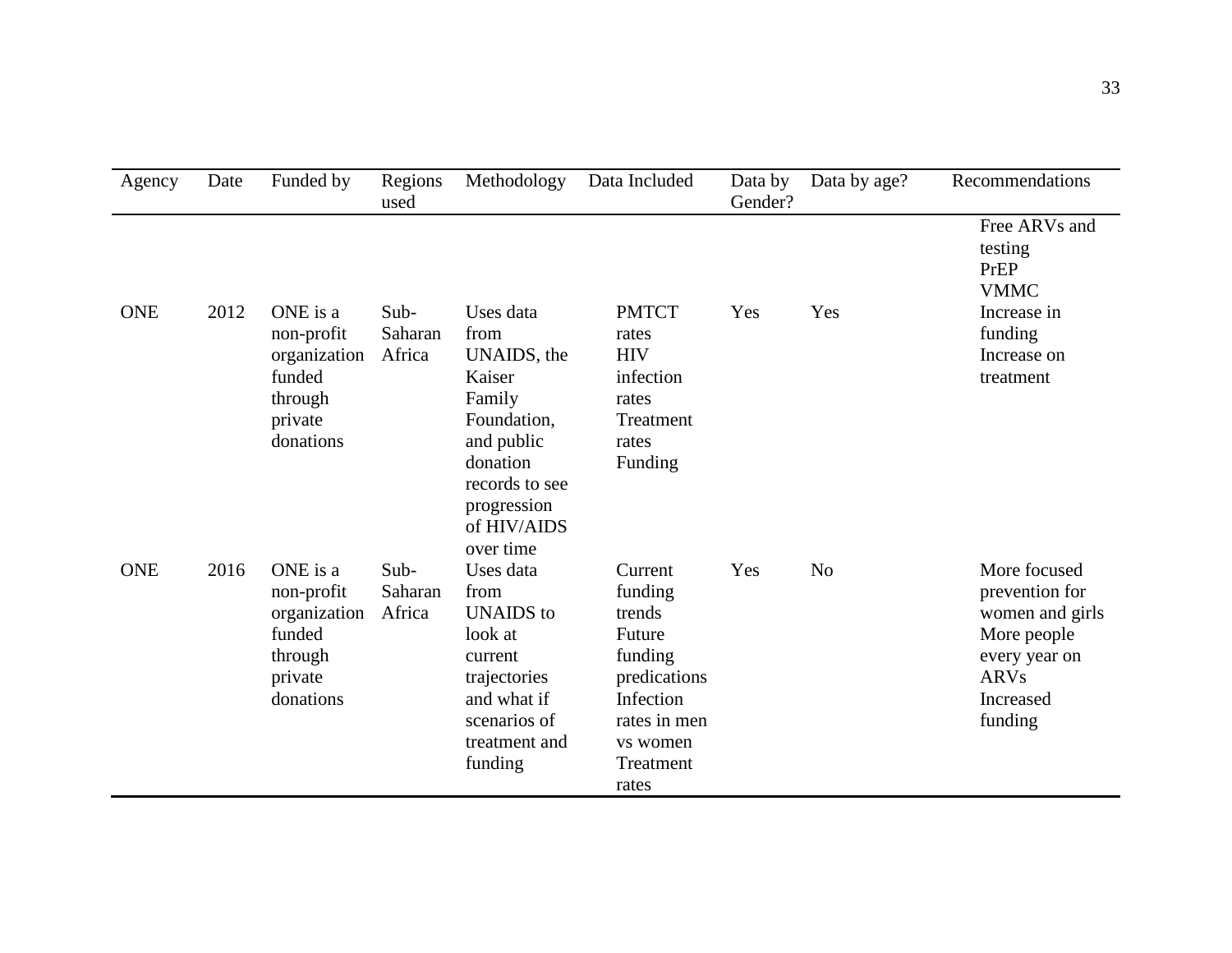| Agency        | Date | Funded by                                                                           | Regions<br>used           | Methodology                                                                                                                                                | Data Included                                                                                                                          | Data by<br>Gender? | Data by age?    | Recommendations                                                                                                                                                 |
|---------------|------|-------------------------------------------------------------------------------------|---------------------------|------------------------------------------------------------------------------------------------------------------------------------------------------------|----------------------------------------------------------------------------------------------------------------------------------------|--------------------|-----------------|-----------------------------------------------------------------------------------------------------------------------------------------------------------------|
| ONE           | 2017 | ONE is a<br>non-profit<br>organization<br>funded<br>through<br>private<br>donations | Sub-<br>Saharan<br>Africa | Uses data<br>from<br>UNAIDS, the<br>Kaiser<br>Family<br>Foundation,<br>and public<br>donation<br>records to see<br>progression<br>of HIV/AIDS<br>over time | Potential<br>new<br>infection<br>rates<br>Potential<br>new death<br>rates<br>Potential<br>new<br>treatment<br>rates<br>Funding<br>data | N <sub>0</sub>     | $\overline{No}$ | <b>US</b> must<br>maintain current<br><b>HIV/AIDS</b><br>funding levels in<br>order to keep the<br>world on track<br>for 2030 goals                             |
| <b>PEPFAR</b> | 2007 | U.S.<br>Department<br>of State<br>funded                                            | Sub-<br>Saharan<br>Africa | Not provided                                                                                                                                               | Infection<br>rates<br>Treatment<br>rates<br>Treatment<br>strategies<br><b>PEPFAR</b><br>funding<br>details                             | yes                | yes             | Continuation of<br><b>ABC</b> strategies<br>Increase in<br>gender based<br>interventions<br>Continuation of<br><b>PMTCT</b> efforts<br>Increased use of<br>PrEP |
| <b>PEPFAR</b> | 2017 | U.S.<br>Department<br>of State<br>funded                                            | Sub-<br>Saharan<br>Africa | Partnering<br>with<br>organizations<br>in target<br>countries<br>such as<br>ministries of                                                                  | Treatment<br>rates<br><b>New</b><br>medical and<br>non-medical<br>interventions                                                        | yes                | yes             | Increase in ARV<br>treatment<br>Continuation of<br><b>PMTCT</b> efforts<br>Non-medical<br>interventions like                                                    |